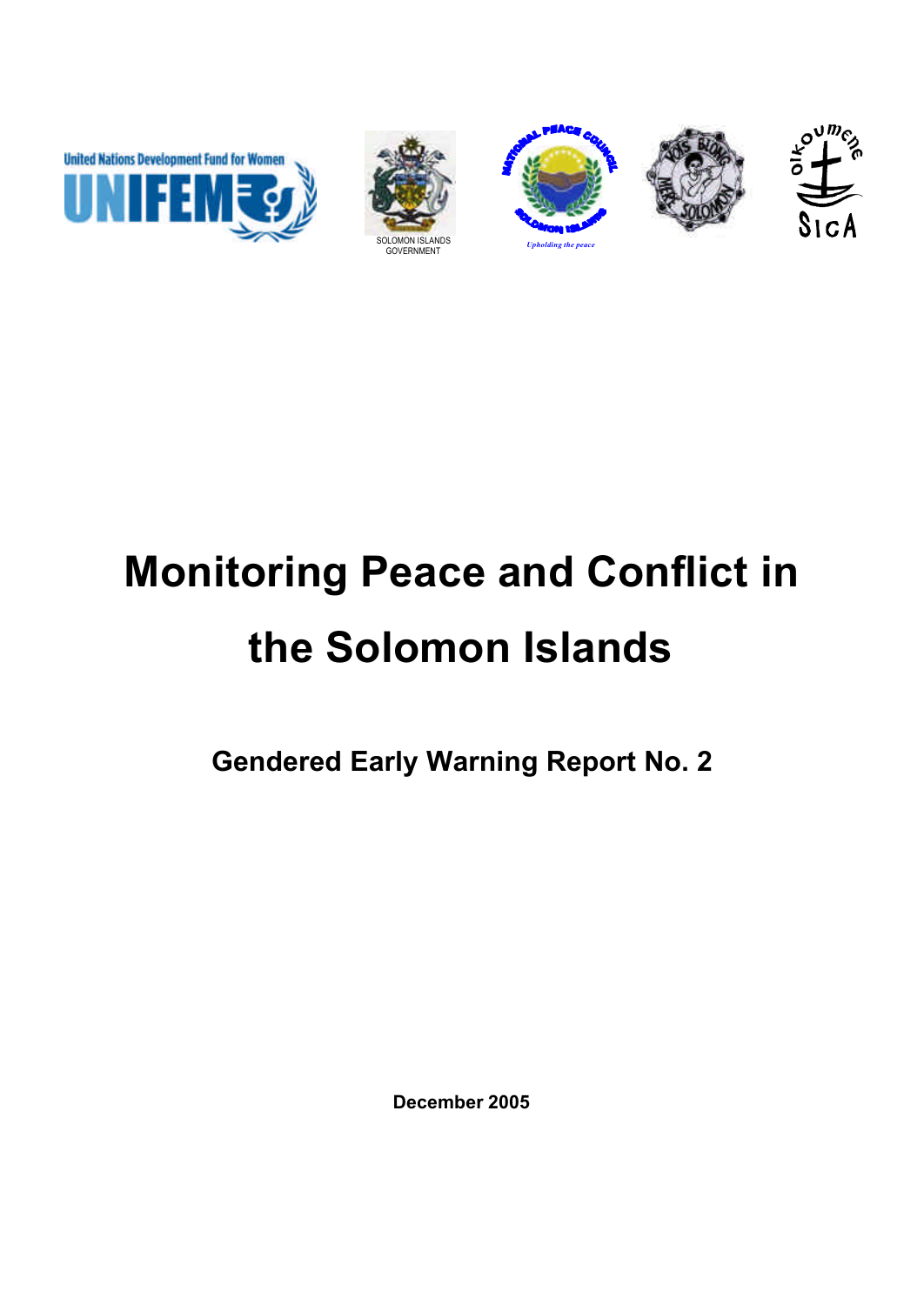# **Contents**

| Acknowledgements<br><b>Executive Summary</b>                                                                                                                                                                                                                     | ji<br>iii                                                                                |
|------------------------------------------------------------------------------------------------------------------------------------------------------------------------------------------------------------------------------------------------------------------|------------------------------------------------------------------------------------------|
| <b>Introduction</b><br>1<br>1.1 Context of Conflict<br>1.2 Background to the Report<br>1.3 Methodology                                                                                                                                                           | 1<br>1<br>1<br>$\overline{2}$                                                            |
| $\mathbf{2}$<br><b>Analysis of Gendered Early Warning Data</b><br>2.1 Governance and Political Institutions<br>2.2 Land and Natural Resources<br>2.3 Economics<br>2.4 Public Security<br>2.5 Social and Ethnic Relations<br>2.6 Peace Building<br>2.7 Media Scan | $\overline{\mathbf{4}}$<br>4<br>$6\phantom{1}6$<br>$\overline{7}$<br>9<br>10<br>12<br>12 |
| 3<br><b>Conclusion</b>                                                                                                                                                                                                                                           | 13                                                                                       |
| Annex 1. Indicators, Conflict Risk Scores and Response Options Matrix<br>Annex 2. Community Profiles<br>Annex 3. Data Sources<br>Annex 4. Structural Data Set                                                                                                    | 14<br>19<br>20<br>21                                                                     |
| List of Acronyms                                                                                                                                                                                                                                                 | 22                                                                                       |
| <b>Notes</b>                                                                                                                                                                                                                                                     | 23                                                                                       |

# **Tables and Figures**

| Table 1. Risk Levels for Governance and Political Institutions Indicators | 4  |
|---------------------------------------------------------------------------|----|
| Table 2. Risk Levels for Land and Natural Resources Indicators            | 6  |
| Table 3. Risk Levels for Economics Indicators                             | 7  |
| Table 4. Risk Levels for Public Security Indicators                       | 8  |
| Table 5. Risk Levels for Social and Ethnic Relations Indicators           | 9  |
| Table 6. Risk Levels for Peace Building Indicators                        | 11 |
| Figure 1. Overview of Risk Levels: August - December 2005                 | 5  |
| Box 1. Horizontal Inequality                                              | 8  |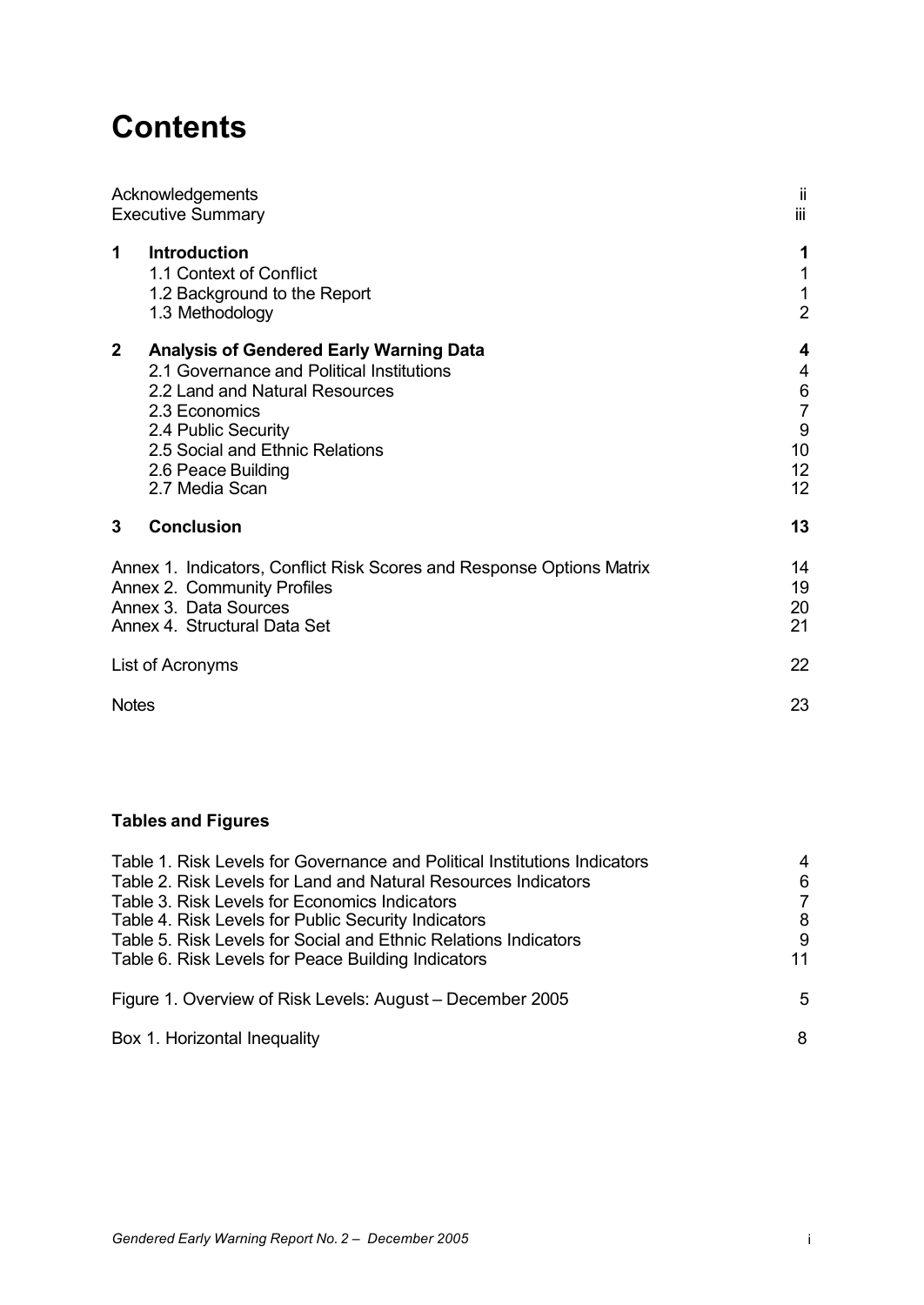# **Acknowledgements**

This report was prepared by Annalise Moser from UNIFEM, with the collaboration of the following Advisory Team:

Paul Tovua and Hilda Kari, NPC Josephine Teakeni and Ethel Suri, Vois Blong Mere Solomon Judith Fangalasu, SICA Ruth Liloqula, Department of Home Affairs Ethel Sigimanu, Fred Fakari, Paul Daokalia, Joshua Vunagi, Joseph Hasiau, Kamilo Teke, Anska Ouou and Daniel Sande, Department of National Unity, Reconciliation and Peace

The following UNIFEM project participants continue to carry out excellent monitoring work in Borderline, White River, Avuavu, Malu'u and Noro:

Dominiko Alebua Isaiah Alepio Miriam Babalu Katie Campbell Alphones Damifalu Stephanie Eddie Moses Kabuere

Ishmael Kuvi Norman Kwamani Francina Laku Jonathan Liu Jeremiah Melen Rachael Nafomea Lovelyn Niurii

Cyril Olia Surina Pollen Yvonne Runikera Everesto Sama Anne Suamoana Leonard Suri Drucilla Waeta'a

The NPC provided logistical cooperation and support, both in the field bases and in Honiara. Staff from Vois Blong Mere Solomon – including Josephine Teakeni, Ethel Suri, Olga Chapangi and Ashleigh Mitchell – have played an important role in conducting the Media Scan. Janet Karry and Audrey Baeanisia both conducted field-based data collection. Finally, Fay Maeni from UNIFEM has made valuable contributions to all aspects of the report, from data collection, to logistics and analysis.

UNIFEM welcomes comments and feedback on this report. Electronic copies are available on request. Please contact Annalise Moser or Fay Maeni: Telephone: (+677) 24853, Email: annalise.moser@undp.org.sb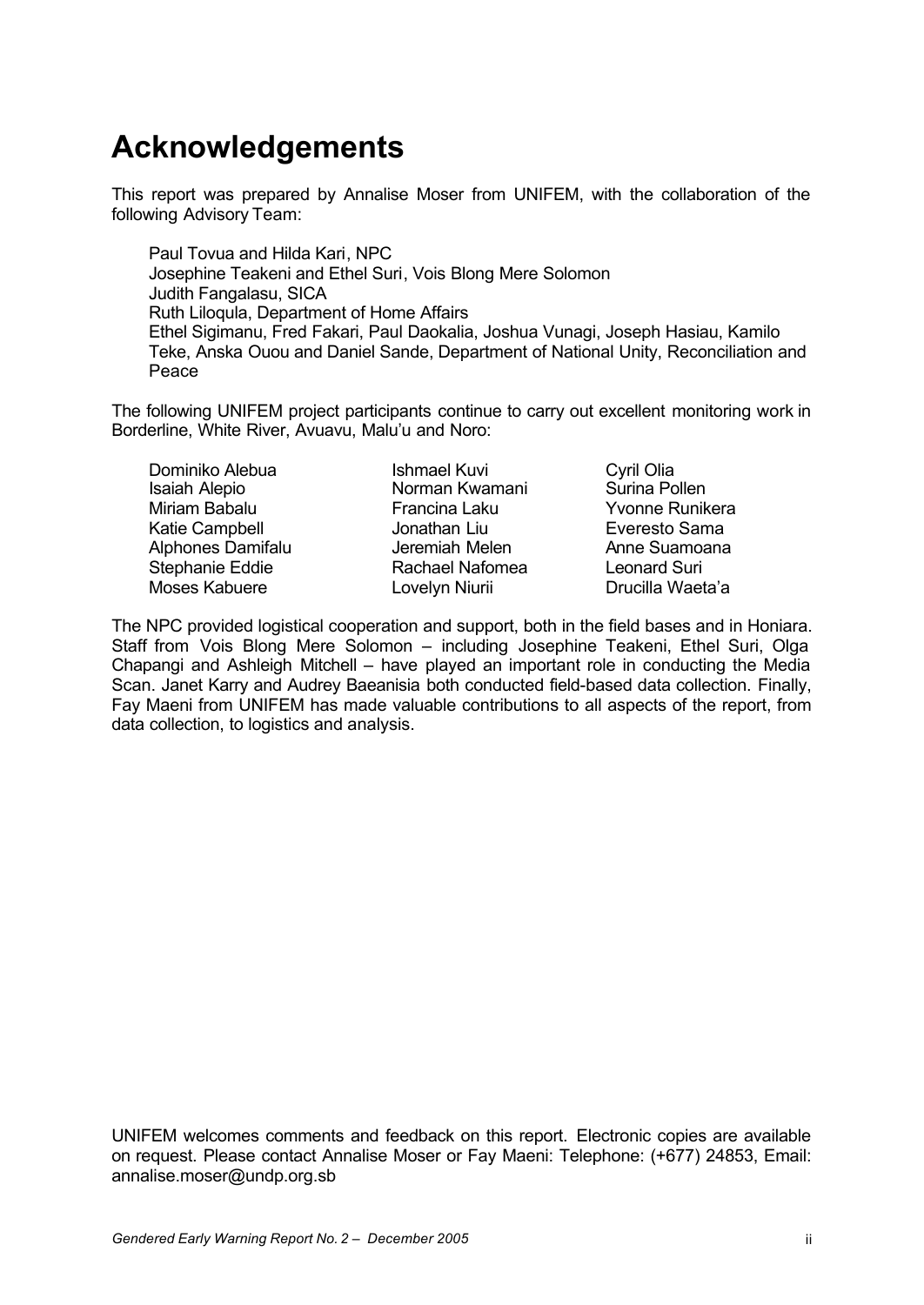# **Executive Summary**

#### **Background to the Report**

This report forms part of the United Nations Development Fund for Women (UNIFEM) project 'Monitoring Peace and Conflict Using Gendered Early Warning Indicators', implemented in partnership with the National Peace Council (NPC), the Solomon Islands Christian Association (SICA), Vois Blong Mere Solomon, the Department of Home Affairs, and the Department of National Unity, Reconciliation and Peace.

Conflict early warning is the systematic collection and analysis of information from areas of crisis to anticipate the escalation of violent conflict. The process involves the collection and analysis of data using specific indicators, combined with the development of appropriate response options, which are then communicated to decision-makers for the purposes of decision-making and action. This project incorporates a gender perspective into each of these processes.

#### **Methodology**

UNIFEM works with 20 trained project participants in five communities around the Solomon Islands to collect micro- as well as macro-level data. Gender-sensitive indicator data was collected from equal numbers of men and women using three main sources: a *Self-Monitoring Template* completed by project participants, a *Community Survey* among respondents across the five communities, and a *National Survey* among 'informed specialists' at the national level. Other types of data include a Structural Data Set, a Media Scan and Community Focus Groups. All indicator-based data use a 5-point measurement scale, with the results converted to low, medium and high risk levels. Male and female responses are disaggregated to highlight any differences between women's and men's perspectives of conflict and peace issues.

#### **Overview of Key Issues**

The early warning data continues to present a moderate risk level for armed conflict in the Solomon Islands, with 11 out of 46 indicators in the high risk level. There is also a general tendency towards low economic development and considerable gender inequality within the Solomon Islands. These tendencies are important because both are strongly linked to an increased likelihood of conflict – however all factors must be considered in the context of the many positive elements and opportunities currently present in the Solomon Islands.

The indicators presenting a high risk of conflict are as follows:

#### **Governance**

- $\triangleright$  Corruption in government
- $\triangleright$  Women's lack of participation in government processes
- $\triangleright$  Dissatisfaction with provision of government services
- $\triangleright$  Inability to participate in government decision-making
- $\geq$  Lack of trust between political groups

#### **Land and Natural Resources**

- $\triangleright$  Frequency of disputes concerning land
- $\triangleright$  Women's lack of involvement in community resolution of land disputes

#### **Economics**

 $\triangleright$  Economic inequality within the population

#### **Public Security**

 $\triangleright$  Incidence of crime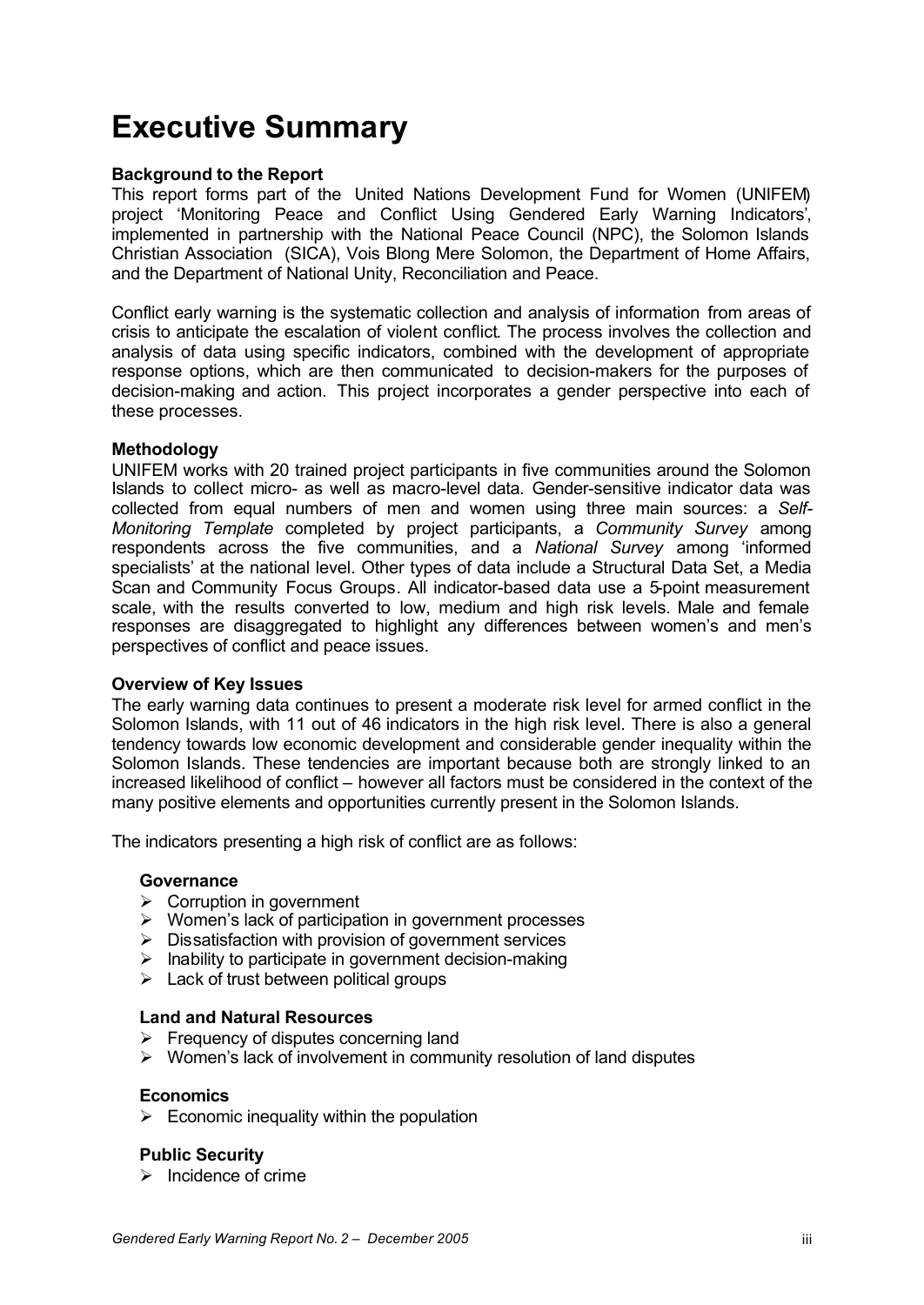#### **Social and Ethnic Relations**

- $\triangleright$  Incidence of domestic abuse
- $\triangleright$  Informal negative discourse (gossip)

Among these, the following issues stand out as of particular concern: corruption, women's lack of participation in government processes, economic inequality, land disputes, the incidence of crime – especially violent crime – and the extent of negative gossip. Each of these issues is interlinked in complex ways, and relate to broader factors such as the general tendency towards low economic development, high levels of gender inequality, and the increasing youth bulge. Together, these indicate a moderate potential risk of renewed armed conflict, and their interrelated nature demands a broad and integrated approach to peaceful solutions.

There are also many positive elements to the current situation. Public security indicators generally present a low risk of conflict at present (with the exception of crime), largely due to the success of RAMSI in restoring and maintaining law and order. Findings in the category of peace building are also positive, with all indicators at a medium risk level. A key opportunity which links with these two positive elements of public security and peace building is that of the up-coming election in 2006. The election provides the potential for addressing and redressing some of the risk factors identified above, especially in the areas of governance and economics, as well as increasing women's participation in formal government processes.

This situation of a moderate risk of conflict combined with important opportunities for peace building calls for both men and women in government, donor agencies, NGOs and communities to work seriously towards appropriate responses in a timely manner. A starting point for such a process to prevent conflict and strengthen peace building is provided in the extensive list of community and national level response options included in this report.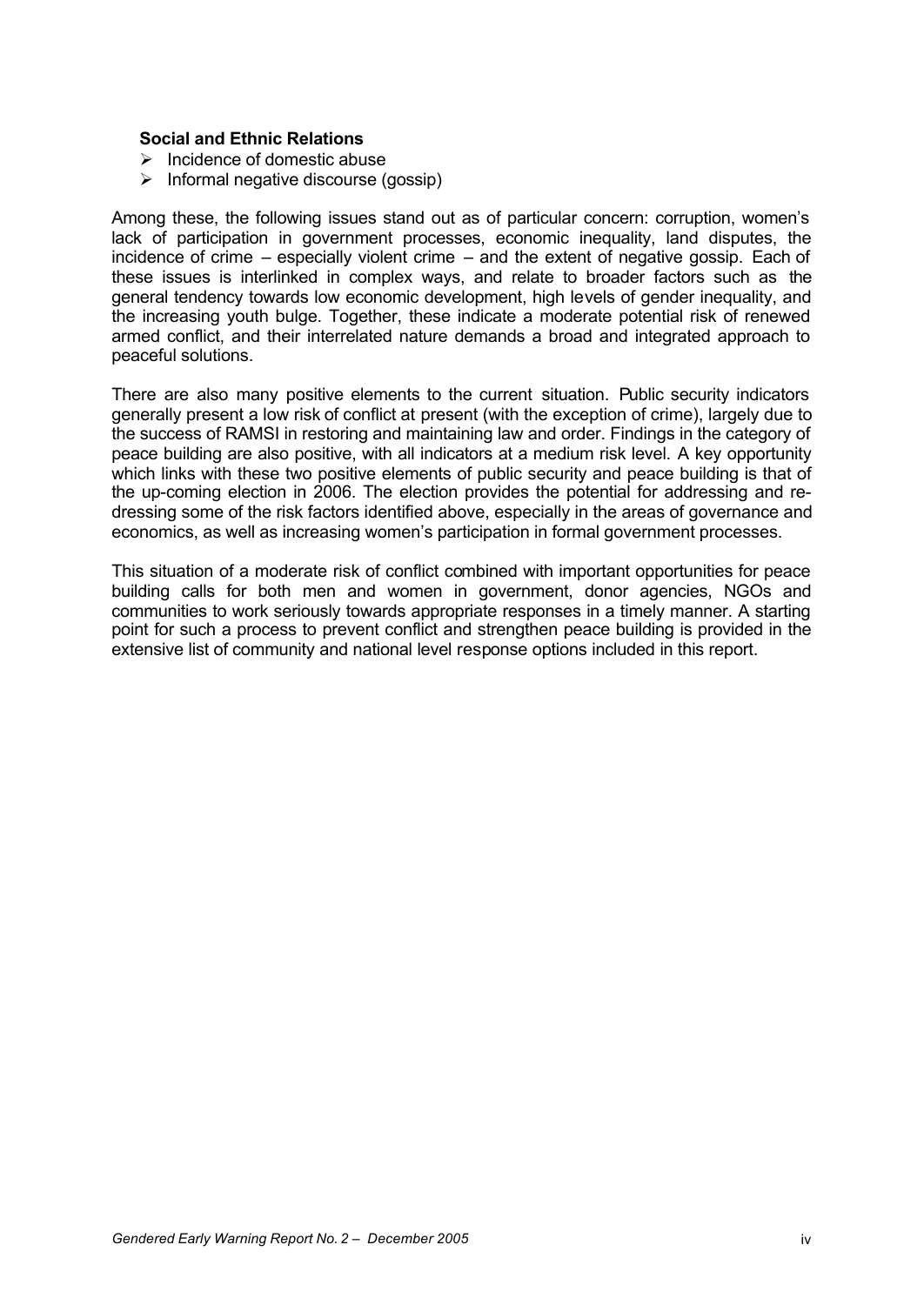# **1. Introduction**

This early warning report monitors levels of peace and conflict in the Solomon Islands during the period of August to December 2005. The second in a series, the report aims to anticipate and act to prevent future conflict, and to strengthen peace building. The Solomon Islands has enjoyed relative peace since the arrival of the Regional Assistance Mission to the Solomon Islands (RAMSI) in 2003. However, this remains a critical period, as while many peace building and development processes are opening the way for greater prosperity and peace, many of the underlying causes of the conflict remain unresolved. Therefore, the Solomon Islands is standing at a point of great potential to move forward – especially in the context of the up-coming election in 2006 – but also with the potential for renewed conflict. An early warning monitoring system is critically important in this phase so that increasing conflict can be anticipated and responded to appropriately before escalation.

Readers of the first UNIFEM conflict early warning report<sup>1</sup> will find several important changes in this update. These include the incorporation of three new indicators, double the number of surveys used to collect data, updated data tables and graph, as well as updated analysis reflecting changes in risk levels. Unchanged data and associated analysis remain the same as in the first report.

#### **1.1 Context of Conflict**

The armed conflict in the Solomon Islands, known locally as 'the tensions', erupted in 1998 and continued until RAMSI's arrival in July 2003. The causes of the conflict were multiple and interlinked. Key issues included the cultural differences between different ethnic populations (especially between, but not limited to, Guadalcanal and Malaita) and increasing competition for limited resources around the centralized capital Honiara, particularly competition for land and for commercial and development opportunities. Conflict centered around the Guadalcanal militant group Isatabu Freedom Movement (IFM) and the Malaitan militant group Malaita Eagle Force (MEF), with involvement also by the Special Constables section of the Royal Solomon Islands Police (RSIP). After the signing of the Townsville Peace Agreement (TPA) in October 2000, hostilities continued and escalated in southern Guadalcanal between the IFM and the Guadalcanal Liberation Front (GLF).<sup>2</sup>

The conflict resulted in 150-200 deaths, approximately 450 gun-related injuries, and more than 35,000 internally displaced persons (IDPs) throughout Guadalcanal and Malaita.<sup>3</sup> Men and women played different roles during the tensions. Men's roles included active involvement in fighting, supporting their families, and decision-making roles in mediation and reconciliation. Women's roles often overlapped with these, and included productive roles in supporting the family while men were absent, reproductive and social welfare roles in caring for family and community members, and engaging in informal peace processes. The impacts of the tensions on both men and women included being victims of multiple types of violence – including rape, for women – economic impacts especially surrounding loss of income, break-down in domestic relationships and psychological impacts such as grief and anxiety. However, women also often experienced increased status and empowerment resulting from the traditionally male roles undertaken during the tensions. $4$ 

#### **1.2 Background to the Report**

This second report forms part of the United Nations Development Fund for Women (UNIFEM) project 'Monitoring Peace and Conflict Using Gendered Early Warning Indicators', one of a global series of gendered conflict early warning pilot projects. This Solomon Islands project was launched in January 2005, and will be run by UNIFEM until June 2006.

Conflict early warning is the systematic collection and analysis of information from areas of crisis to anticipate the escalation of violent conflict, or increasing peace. The process begins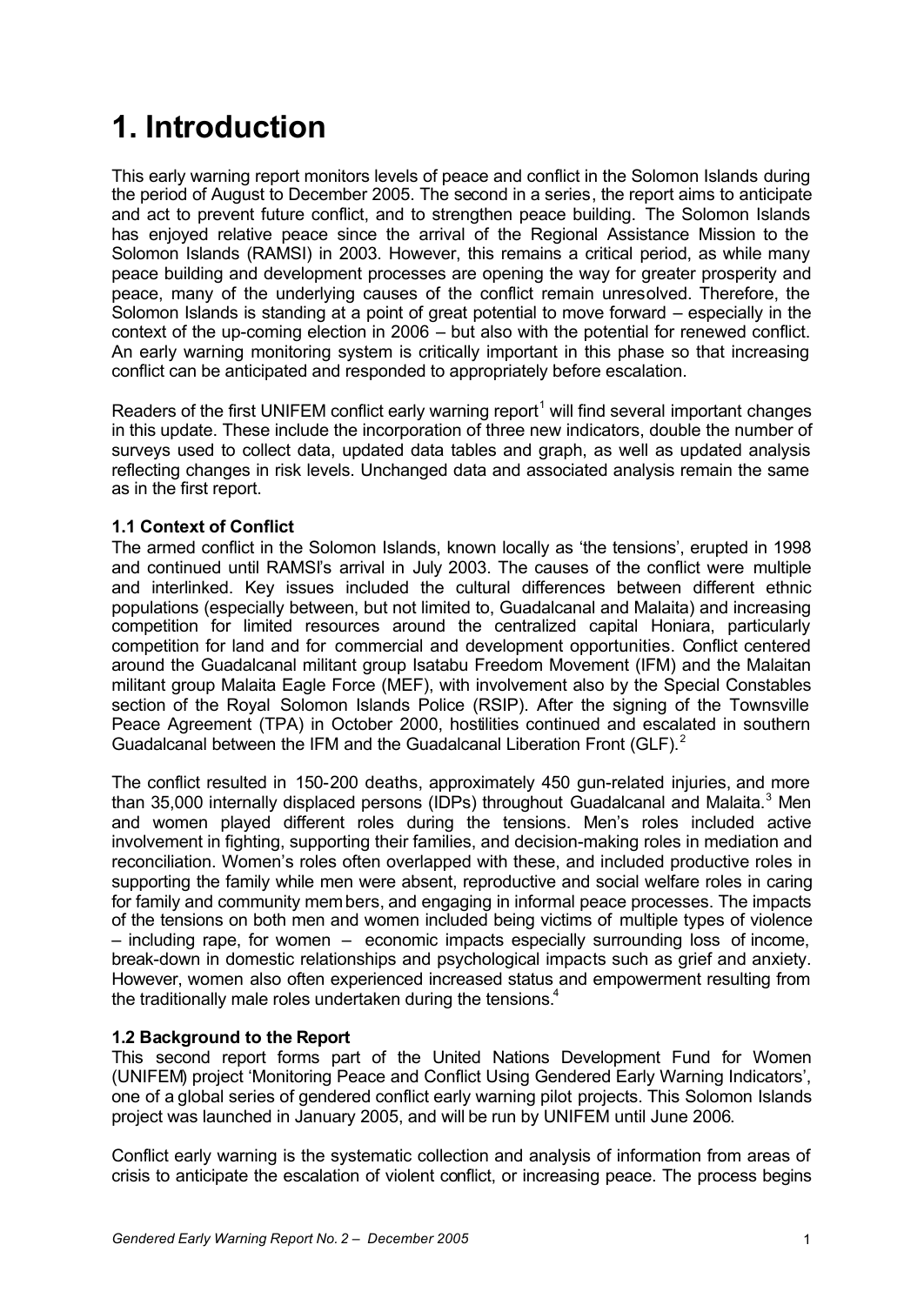with the collection and analysis of data using specific indicators. This is combined with the development of appropriate response options (presented in Annex 1), which are then communicated 'up' to policy-makers and 'down' to communities to facilitate decision-making and action. To date, conflict early warning systems have largely ignored gender issues.

The objectives of the 'Monitoring Peace and Conflict Using Gendered Early Warning Indicators' project are to:

- Develop indicators for early warning of peace and conflict, taking into account gender issues and the experiences of women and men;
- Establish a system for the collection, analysis and dissemination of gender-sensitive information on conflict and peace building;
- Create a more responsive policy and programming environment for gender-sensitive conflict prevention, and for supporting the role of women and men in peace building.

UNIFEM works closely with the following partners in the implementation of the project: the National Peace Council (NPC), the Solomon Islands Christian Association (SICA), Vois Blong Mere Solomon, the Department of Home Affairs, and the Department of National Unity, Reconciliation and Peace.

#### **1.3 Methodology**

This project utilizes an approach to conflict early warning which values both micro level data from communities, as well as macro level data at the national level, based on the assumption that monitoring micro-level changes can help anticipate conflict before it spreads to higher levels. To this end, UNIFEM works in five communities in the Solomon Islands: White River and Borderline in Honiara; Avuavu on the Weathercoast of Guadalcanal Province; Malu'u in Malaita Province; and Noro in Western Province (see Annex 2). Two men and two women from each of these communities have been trained in monitoring peace and conflict using gendered early warning indicators. In this sense, the current approach differs from many other early warning approaches which are often based on event data.

The indicators were developed to incorporate gender sensitivity, through a process which involved identifying both existing early warning indicators as well as locally developed, context-specific indicators. They are designed to monitor not only levels of conflict, but also levels of peace. For analytical purposes, the indictors are divided into the following six categories: governance and political institutions, land and natural resources, economics, public security, social and ethnic relations, and peace building.<sup>5</sup>

A variety of data sources are used (see Annex 3). Indicator data is collected using three different instruments, to enable triangulation of results, and to ensure each instrument is appropriate to the particular respondents:

- A *Self-Monitoring Template* completed by project participants, who are trained in monitoring peace and conflict indicators at the community level;
- A *Community Survey* carried out among respondents across the five communities: of the respondents, 50 percent were youths and 50 percent adults;
- A *National Survey* conducted among 'informed specialists' at the national level, including employees of non-governmental organizations (NGOs) and other national and international organizations.

All indicator data collection instruments targeted equal numbers of male and female respondents. In this second round of data collection, the number of Community Surveys and National Surveys was doubled, to create a more robust data set.

Additional forms of non-indicator-based data are also included in this analysis. A Structural Data Set is compiled using national statistics on an ongoing basis (Annex 4). In addition, a Media Scan of the Solomon Star newspaper is carried out on a daily basis.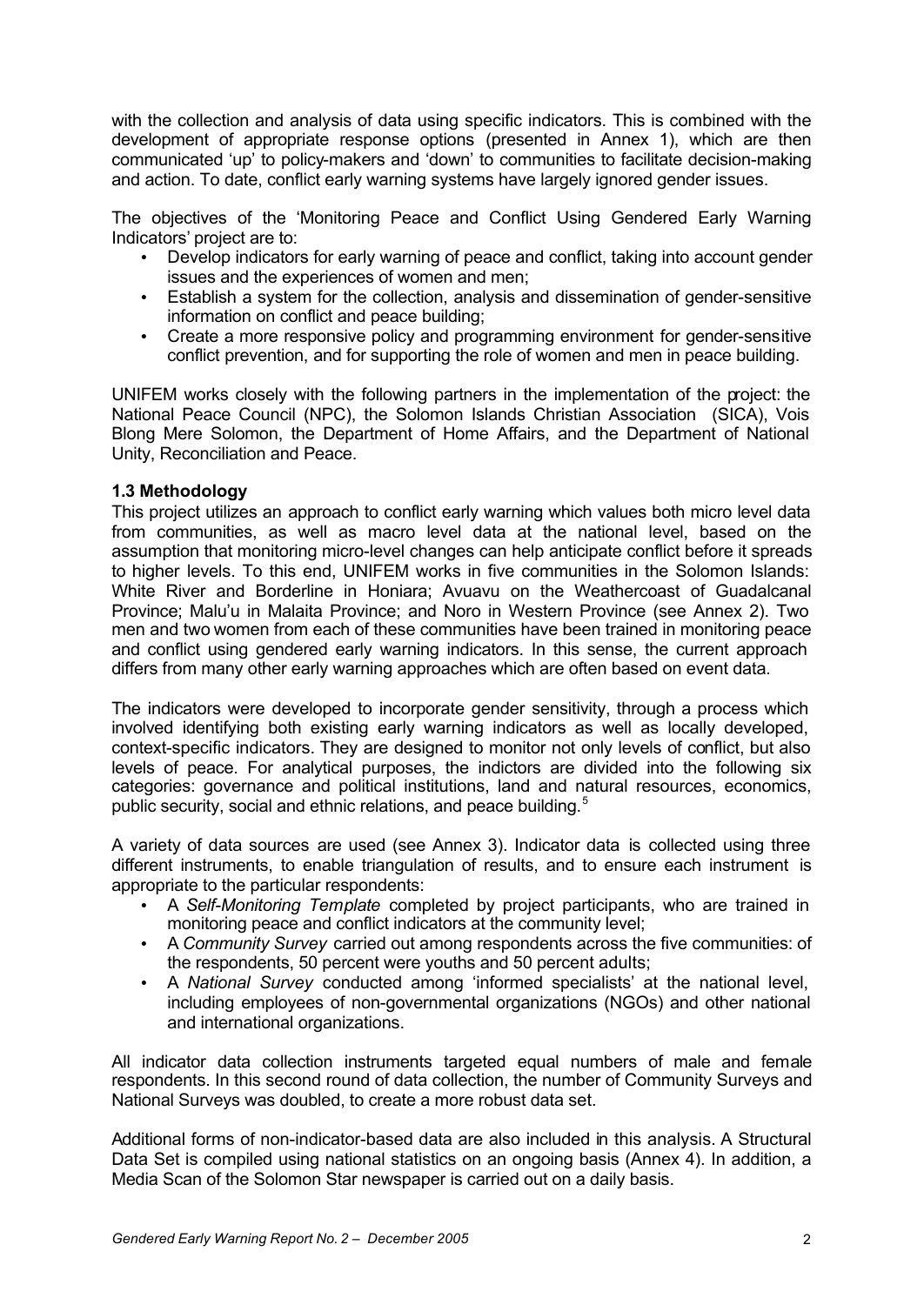All indicator-based data collection instruments use a 5-point measurement scale. Where necessary, the results are inverted in analysis so that a higher score indicates higher risk. The results for each indicator are averaged, and converted to a color-coded 'Risk Level', where a score of 1 to 2.79 indicates 'Low Risk' (green), 2.8 to 3.79 indicates 'Medium Risk' (yellow), and a score of 3.8 to 5 indicates 'High Risk' (red). Male and female responses are disaggregated to highlight any differences between women's and men's perspectives of conflict and peace issues.<sup>6</sup>

In this second report, trend data has been calculated to show increasing or decreasing levels of peace or conflict over time. Any such changes are represented through arrows, with  $\mathbf{r}$ indicating an *increase* in the conflict risk level and '<' indicating a *decrease* in the conflict risk level.

Each indicator continues to be matched with corresponding response options. Conflict prevention and peace building are the concern and responsibility of people at all levels – not just of national governments. Therefore, response options are listed for the community level – initiatives and actions which communities themselves have identified and can undertake – as well as for the national level, including initiatives and policies for government, national NGOs, churches and donors (see Annex 1). These response options were generated during meetings with men and women in each of the five communities, as well as in conjunction with the project partners.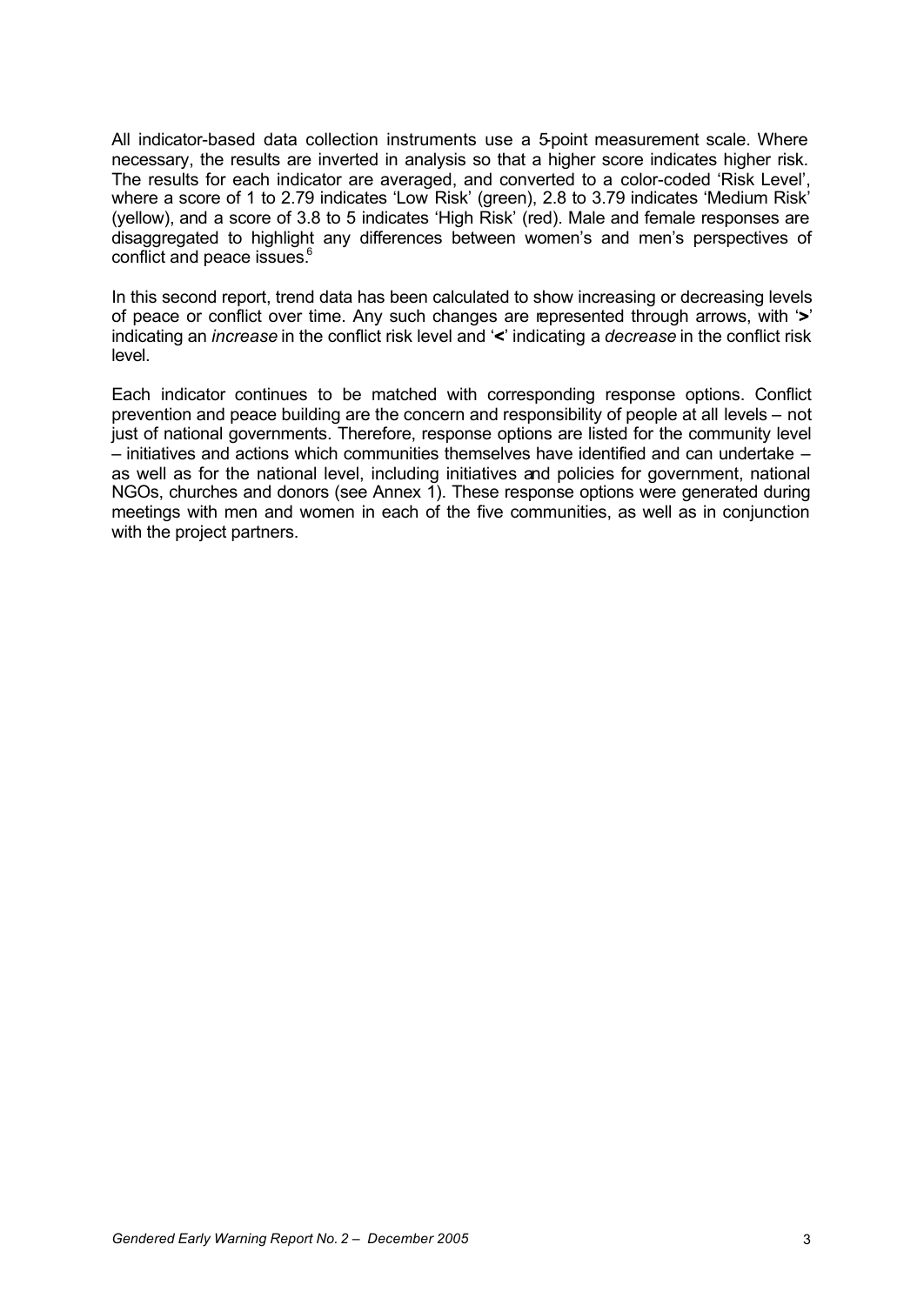# **2. Analysis of Gendered Early Warning Data**

This section considers in further detail the findings of the early warning analysis for August – December 2005. Each of the six categories of indicator are discussed. For each category, a table of results presents the average responses for women and for men, as well as the overall average for each indicator, with 5 as the highest possible score and 1 as the lowest. These are converted to color-coded risk scores – with arrows indicating increases or decreases since the last report  $-$  as described in the methodology section. It must be remembered that this data is based on five communities, as well as national level data, and therefore the responses are not necessarily representative of the Solomon Islands as a whole. A thorough listing of response options for each indicator can be found in Annex 1.

The early warning data continues to present a moderate risk level for conflict in the Solomon Islands, with 11 out of 46 indicators in the high risk level. The high risk indicators still largely cluster around the categories of governance and political institutions, land and natural resources, and social and ethnic relations. In addition, an overview of structural data reveals a general tendency towards low economic development and considerable gender inequality across a range of indicators (see Annex 4), both of which are strongly linked to an increased likelihood of conflict. However, these factors must be considered in the context of the many positive elements and opportunities currently present in the Solomon Islands. Figure 1 on the following page provides an overview of the results of the gendered conflict early warning research for August to December 2005.

| <b>INDICATOR</b>                                        | Women's<br>responses | Men's<br>responses | <b>TOTAL RISK</b><br><b>LEVEL</b> |
|---------------------------------------------------------|----------------------|--------------------|-----------------------------------|
| 1. Satisfaction with provision of government services   | 3.77                 | 3.86               | <b>HIGH</b><br>3.82               |
| 2. Ability to participate in government decision-making | 4.19                 | 3.94               | <b>HIGH</b><br>4.07               |
| 3. Corruption in government                             | 4.49                 | 4.30               | <b>HIGH</b><br>4.40               |
| 4. Women's participation in government processes        | 3.82                 | 3.83               | <b>HIGH</b><br>3.82               |
| 5. Influence of men in making community decisions       | 2.10                 | 2.20               | LOW<br>2.15                       |
| 6. Influence of women in making community decisions     | 3.70                 | 3.30               | 3.50 MEDIUM                       |
| 7. Use of traditional forms of conflict resolution      | 3.30                 | 3.10               | 3.20 MEDIUM                       |
| 8. Trust between political groups                       | 3.84                 | 3.83               | <b>HIGH</b><br>3.83               |

#### **2.1 Governance and Political Institutions**

### **Table 1. Risk Levels for Governance and Political Institutions Indicators**

All total risk levels in the category of governance and political institutions have remained constant, with five out of eight indicators at a high risk level. Of all indicators in this study, corruption in government has the highest risk score. Corruption often features among the issues which trigger conflict.<sup>7</sup> In the case of the Solomon Islands, corruption in the form of the manipulation of the customary process of compensation was a prominent feature of the tensions.<sup>8</sup> A Transparency International study found that most corrupt practice in the Solomon Islands pertains to operations of public service or government practice, and that national integrity systems have generally failed to enforce regulations to prevent corruption, in some cases being complicit in increasing corruption.<sup>9</sup> It is also critical to recognize the factors which drive corrupt practice, including the widespread 'culture of corruption' making it difficult to stand up to the system, the clash of Western and Melanesian cultures, loyalty and obligations to *wantoks* (relatives), and economic survival. This is clearly an issue which needs to be urgently addressed and raised in public discourse – not just within governance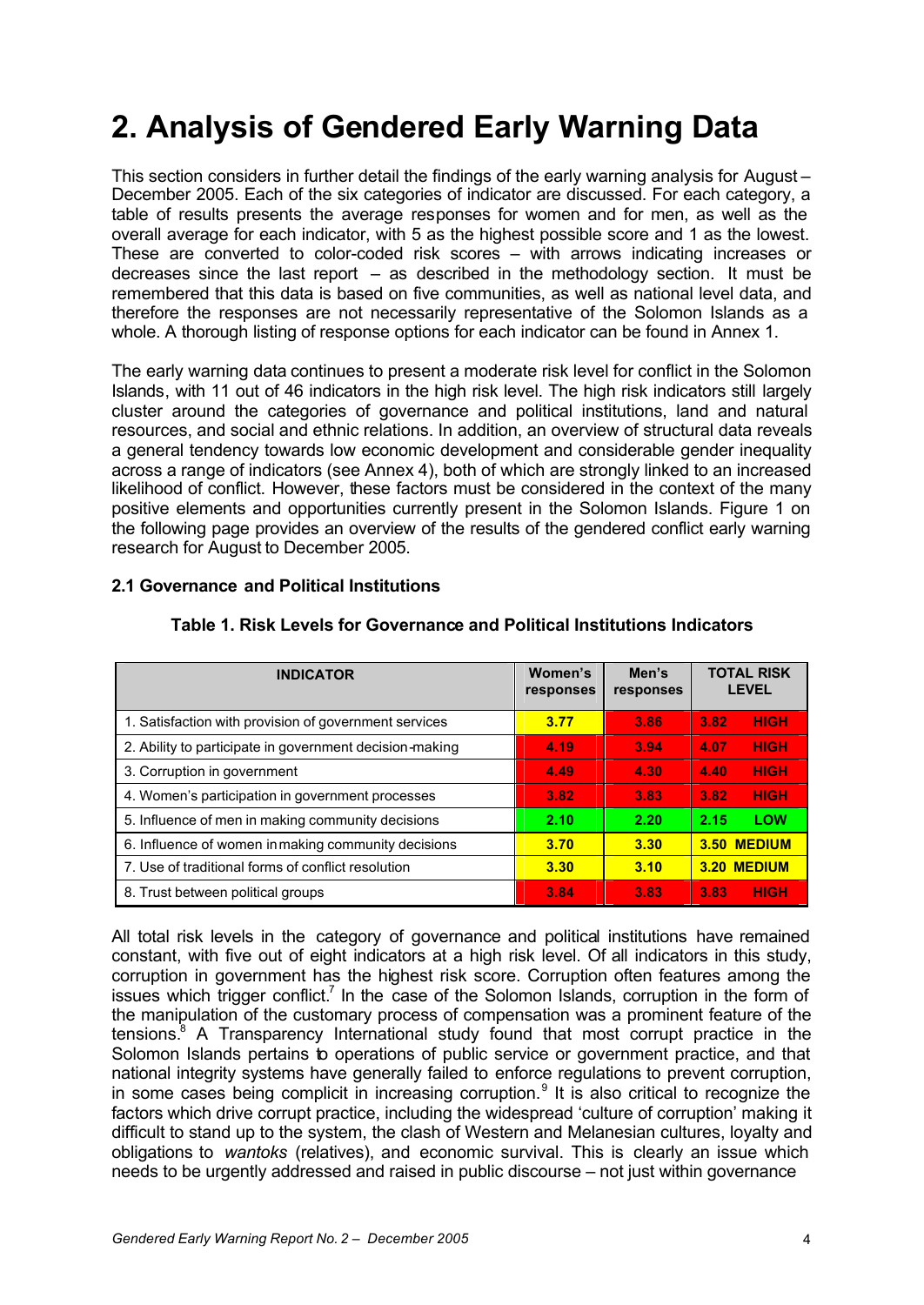

**Figure 1. Overview of Risk Levels: August – December 2005**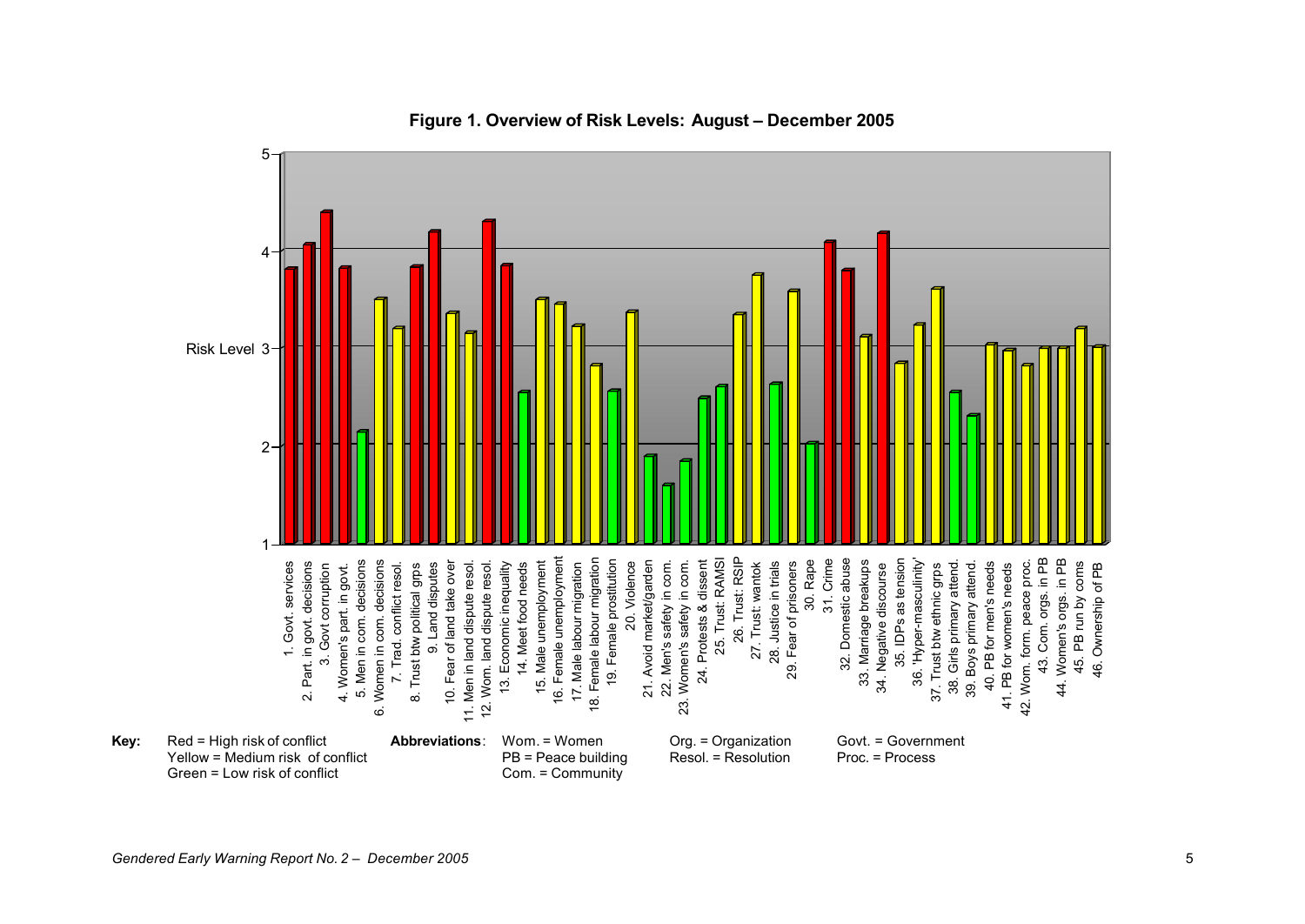structures, but throughout other types of organizations and within communities themselves.

There is a pervasive sense of exclusion from government processes and decision-making, pointing to a lack of linkages and engagement between government and its citizens. At the same time, this is based upon a view of governance whereby the government serves its citizens. However, it is also critically important to recognize the role of civil society in holding government accountable, and therefore citizens need to be empowered to play that role.

Dissatisfaction with the provision of government services is high. Specific issues which are commonly mentioned include lack of water and sanitation, poor quality of roads, inadequate transportation and communications linkages, inadequately trained teachers, distance of clinics, and expense of both medicines and schooling. This dissatisfaction with government services is reflected over the 16 years of SIDT's Solomon Islands Report Card, where people's perceptions of issues such as health services, education opportunities and resource assistance have improved little since 1989, and have in some cases worsened.<sup>10</sup>

Women's exclusion from decision-making occurs at both the community level, often due to entrenched cultural and religious norms where women's voices are not acknowledged, as well as at the highest levels of government, where women currently hold no seats in national parliament. This is a critical risk factor, as research has found that states with a lower percentage of women in parliament are more likely to use violence to settle conflicts.<sup>11</sup> It may be appropriate to consider and debate the introduction of a quota system to begin to give women some equitable representation.

While there is moderate usage of traditional forms of conflict resolution, and therefore a medium risk level, this is an important issue for conflict prevention in the Solomon Islands. Continued work is needed to empower chiefs as mediators, to work on the Solomon Islands' mediation process, and to consider an holistic approach to conflict resolution which includes not only 'tradition', but also the church and other relevant sectors.

The positive news is that the up-coming elections in early 2006 present an important opportunity to address many of these governance issues. In the lead-up to the elections, there is a critical need for civic education – starting from the personal level and moving to the level of society – and other measures to promote good governance, as well as transparency and accountability.

#### **2.2 Land and Natural Resources**

| <b>INDICATOR</b>                                            | Women's<br>responses | Men's<br>responses | <b>TOTAL RISK</b><br><b>LEVEL</b> |
|-------------------------------------------------------------|----------------------|--------------------|-----------------------------------|
| 9. Frequency of disputes concerning land                    | 4.22                 | 4.17               | <b>HIGH</b><br>4.20               |
| 10. Fear that one's land may be taken over                  | 3.28                 | 3.43               | $3.36$ MEDIUM <                   |
| 11. Men involved in community resolution of land disputes   | 3.10                 | 3.20               | $3.15$ MEDIUM $>$                 |
| 12. Women involved in community resolution of land disputes | 4.10                 | 4.50               | <b>HIGH</b><br>4.30               |

#### **Table 2. Risk Levels for Land and Natural Resources Indicators**

Land issues also continue to present a high level of risk in the Solomon Islands, especially given that this was one of the root causes of the tensions which has not yet been adequately addressed. As one community member states, "land concerns are a 'scar' resulting from fear during the tensions". Increasingly, land disputes centre around economic development and commercialization issues colliding with communal land ownership systems. With increasing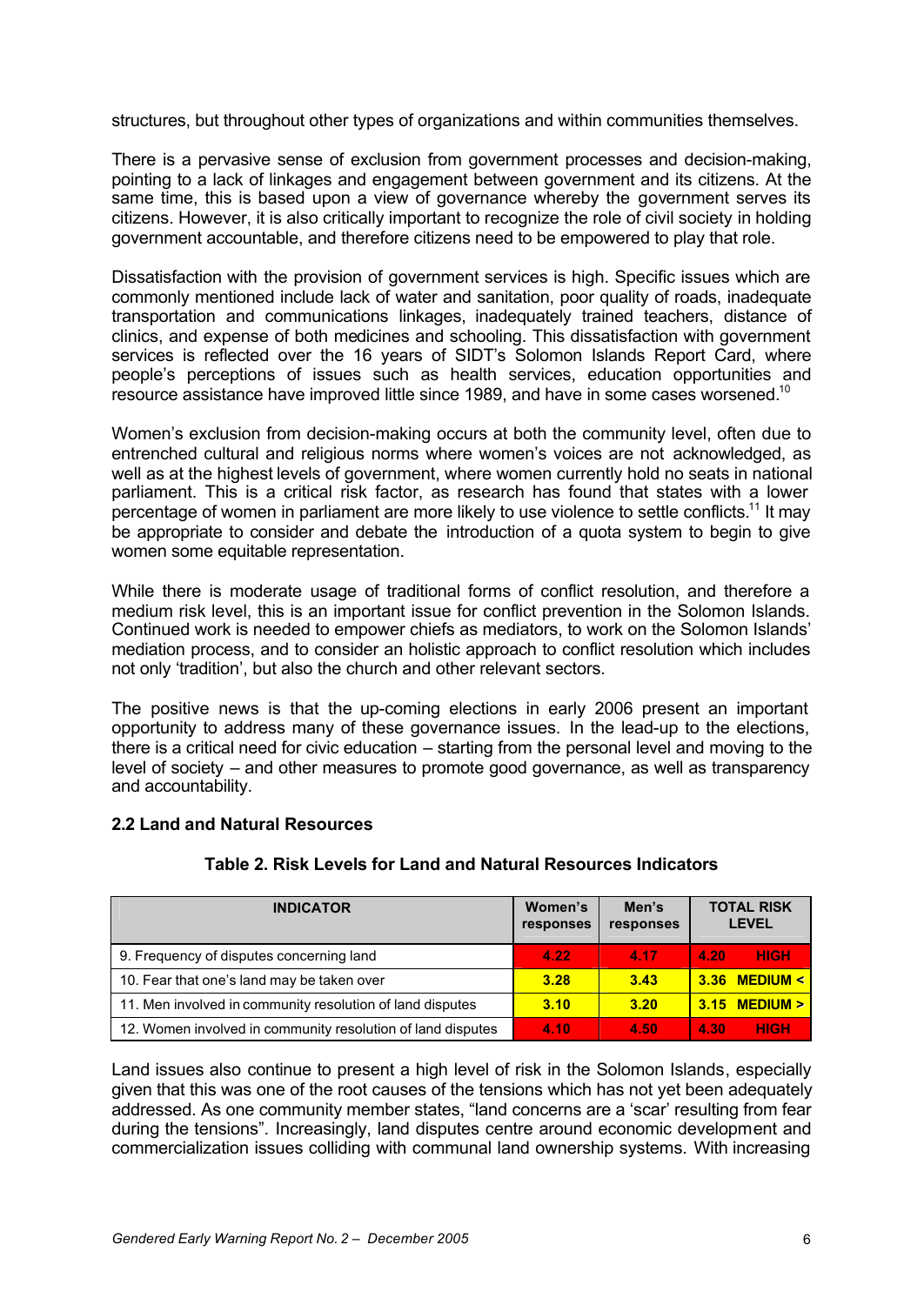population and labor migration in to Honiara certain to increase in coming years, land pressures seem sure to escalate around the capital without planning and prompt action.

The data suggests that since earlier in 2005, people are somewhat *less* fearful of their land being taken over. A possible explanation could be hope and a sense of progress due to the ongoing land recording program. One of the key contributing issues to the conflict risks associated with land is people's lack of information as to who owns which land, which means that land disputes are not able to be resolved. The implementation of an adequate system of land recording to identify ownership is crucial, although there is some debate about this. Tribal rather than state-based recording could be a compromise for those who feel flexibility and community autonomy would be lost with a national system of land recording. In addition, a Commission of Enquiry was agreed to in the Townsville Peace Agreement (TPA), and the implementation of this commission would enable the investigation of the manner in which people came to own all registered land.

Solomon Islanders still feel very close to their land, and these perspectives shape the way decisions are made. Many of the conflicts over land arise when the natural resources from tribally owned land are developed, pointing to a need for frameworks which allow for economic development to take place without creating internal disputes. This is also linked to economic issues surrounding natural resource exploitation, which is discussed in the following section.

Women's involvement in the community resolution of land disputes is limited, and is not encouraged. This is a critical issue, given that this limited decision-making power comes despite the fact that women are actually the official land custodians in matrilineal societies such as Guadalcanal and Isabel. A positive element is that some women, for example the Central Guadalcanal women around Gold Ridge, are now beginning to realize their potential roles, and are asking to be involved in discussions concerning land decisions. This calls for women to seek participation in tribal committees on land, and the government to develop polices and legislation to protect women's traditional rights as land owners.

Interestingly, it appears that men's involvement in the community resolution of land disputes has decreased since the last report. This may be linked to a sense that decision-making processes are less participatory, and that development interventions in this area are more top-down. It may also be associated with the fact that much recent conflict mediation work has focused on tension-related issues rather than specifically land.

#### **2.3 Economics**

| <b>INDICATOR</b>                                       | Women's<br>responses | Men's<br>responses | <b>TOTAL RISK</b><br><b>LEVEL</b> |  |
|--------------------------------------------------------|----------------------|--------------------|-----------------------------------|--|
| 13. Economic inequality within the population          | 3.90                 | 3.80               | HIGH<br>3.85                      |  |
| 14. Ability of families to meet their basic food needs | 2.50                 | 2.60               | LOW <<br>2.55                     |  |
| 15. Male unemployment                                  | 3.30                 | 3.70               | <b>MEDIUM &lt;</b><br>3.50        |  |
| 16. Female unemployment                                | 3.50                 | 3.40               | <b>MEDIUM &lt;</b><br>3.45        |  |
| 17. Labor migration among men                          | 3.23                 | 3.22               | <b>MEDIUM</b><br>3.23             |  |
| 18. Labor migration among women                        | 2.94                 | 2.69               | <b>MEDIUM</b><br>2.82             |  |
| 19. Level of female prostitution                       | 2.56                 | 2.55               | <b>LOW</b><br>2.56                |  |

### **Table 3. Risk Levels for Economics Indicators**

The economic indicators suggest a moderate risk of conflict, with the exception of economic inequality which has increased to a high risk issue. The inequality in the Solomon Islands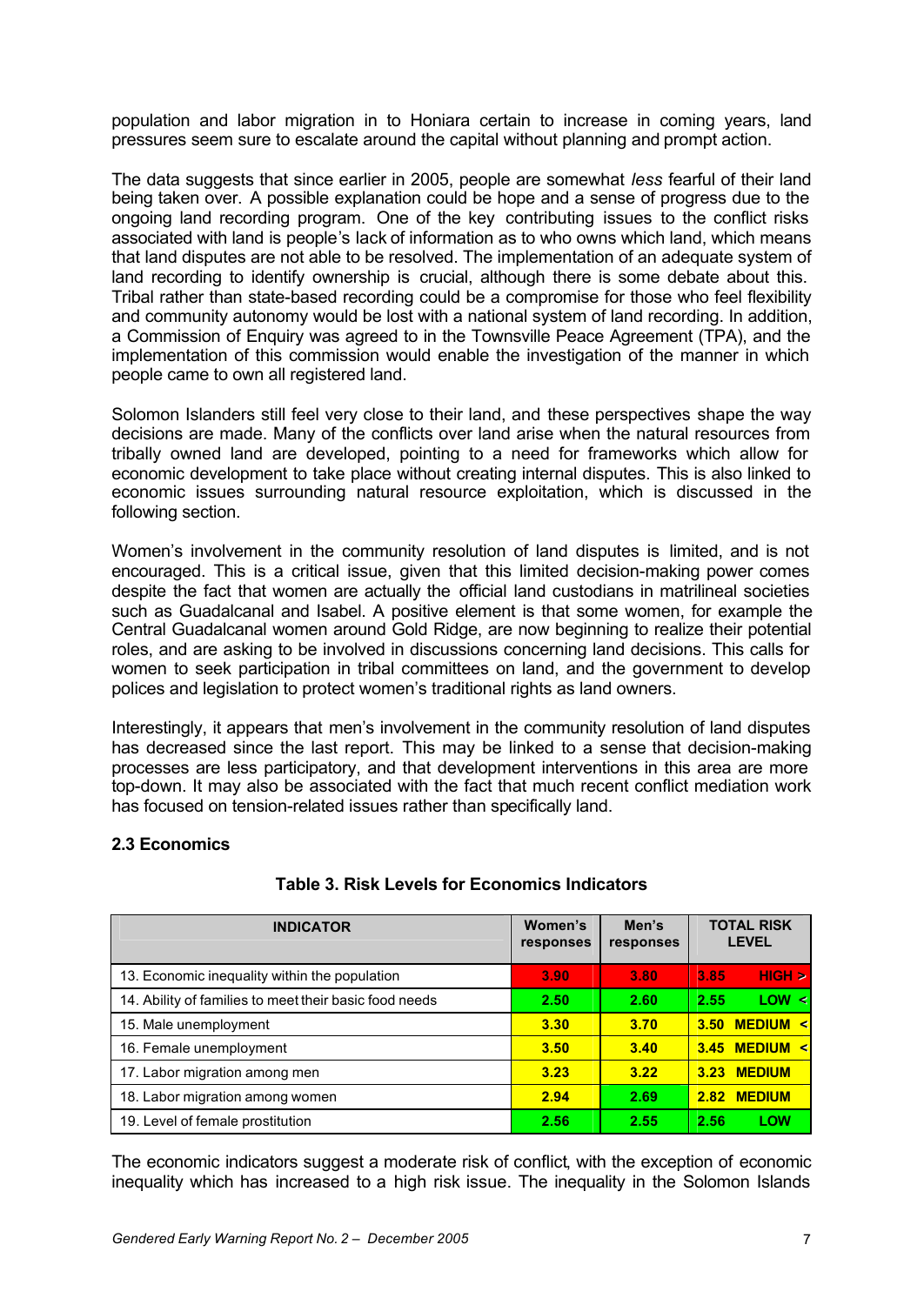can be considered 'horizontal inequality' (see Box 1), and is linked to population pressures on resources and competition for limited opportunities, both of which are key underlying causes of the tensions. The last household income and expenditure surveys carried out in the early 1990s found wide income disparities between low- and high-income groups and between rural and urban areas, and it "seems likely that income disparities may have not narrowed and may have widened".<sup>13</sup>

#### **Box 1. Horizontal Inequality**

Horizontal inequality refers to inequality between regions and groups, as opposed to the vertical inequality between a rich elite and a poor majority. Horizontal inequalities lead to perceptions that government power advantages one group over another, and can contribute to armed conflict.

In the Solomon Islands, this includes inequalities concerning economic opportunities, land, political participation and social issues – many of the areas examined in this report – cutting horizontally across a number of groups, such as ethnic and regional groups, as well as gender groups. A cross-cutting equitable approach to development is crucial for sustainable security and well-being in the Solomon Islands.

Firstly, there is a pervasive sense of inequality among different regions throughout the country, especially between Honiara and the provinces. Development and economic activities are frequently centered in Honiara, while rural and provincial areas are overlooked. For example, the people of the Weathercoast state that "we recognize that the disparity in the distribution of development between [our] communities and Honiara is an important part of the root causes of the tension… Therefore we recognize that addressing this disparity is crucial for peacebuilding".<sup>14</sup> A decentralized approach to development on the part of Solomon Islands Government and the donor community is crucial to enhancing security.

Secondly, there is a strong sense of economic inequality within Honiara itself. This includes dissatisfaction by locals at the opportunities (and land) being given to those from other provinces, which is again linked to the need for decentralized development. It also includes mounting levels of resentment towards what is perceived to be preferential treatment of 'foreign traders' on the part of town planning officials. It has been suggested that this may be a future flash-point for potential conflict in the Solomon Islands.

Perceptions of levels of unemployment have dropped from high to medium risk, indicating a more positive outlook on the job market, and increased entrepreneurial and self-employment activities. Unemployment does remain a cause for concern, especially among male youth. This is illustrated by the disenchanted unemployed male youths known as 'Masta Lui', whose compensation demands had destabilizing consequences in Honiara during the tensions. Unemployment is also linked to difficulties in obtaining credit for the start-up of small businesses, which calls for financial institutions to increase access to credit, especially for women and youth. The ANZ Bank's new mobile bank initiative is a positive step.

It should also be noted that while these survey findings indicate that women and men experience similar levels of unemployment, in fact the national statistical data show that women suffer a much higher unemployment rate than men (see Annex 4); this is associated with differential access to education and opportunities for participating in all employment sectors. The issue of unemployment calls for increased vocational and technical training – including 'non-traditional' job sectors for women – and employment opportunities combined with adequate infrastructure targeting men and women in provincial areas.

The economic structural data (Annex 4) is also revealing. With a Gross Domestic Product (GDP) of approximately US\$553 per capita, Solomon Islands is considered a low income country in relation to others in the Pacific region, and is included in the global list of Least Developed Countries (LDCs). This is significant for early warning purposes, because low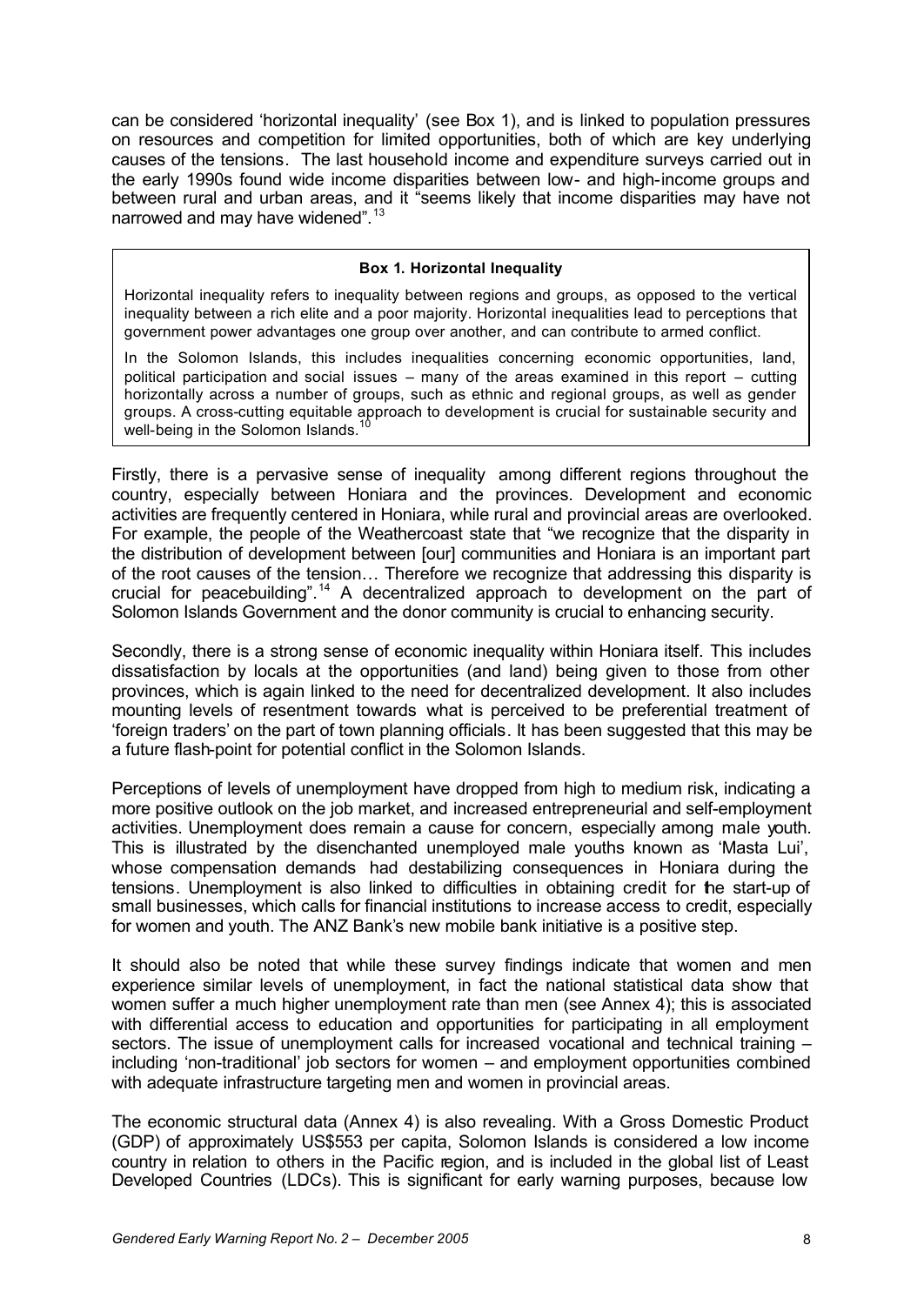income countries are at increased risk of conflict; for example, as per capita income halves, the risk of civil war roughly doubles.<sup>15</sup>

In addition, the Solomon Islands is heavily dependent on primary commodity exports.<sup>16</sup> This constitutes a high risk of conflict for the Solomon Islands, as studies have found a strong relationship between the likelihood of conflict and a heavy dependence on natural resources, especially when combined with poor governance.<sup>17</sup> There are a number of reasons for this: natural resource dependency has a destabilizing effect on macroeconomic conditions, it leads to an increased prevalence of corruption due to large concentrated revenues, and it can fuel conflict through disputes over the distribution of revenues at all levels. In the Solomon Islands, these factors are combined with the critical issue of land disputes arising from economic development on communally-owned land, as discussed in section 2.2.

While levels of prostitution appear low risk overall, in Honiara there is a medium risk level. There is also an indication that prostitution is emerging in some rural areas; anecdotal data suggests this may be linked in some instances to the presence of RAMSI. Prostitution is fueled by economic need, and therefore reinforces the need for targeted employment programs and alternative forms of income generation for young urban women.

#### **2.4 Public Security**

| <b>INDICATOR</b>                                                 | Women's<br>responses | Men's<br>responses | <b>TOTAL RISK</b><br><b>LEVEL</b> |               |
|------------------------------------------------------------------|----------------------|--------------------|-----------------------------------|---------------|
| 20. Incidences of violence                                       | 3.51                 | 3.25               | 3.38                              | <b>MEDIUM</b> |
| 21. Avoidance of markets / gardens due to fear                   | 1.78                 | 2.02               | 1.90                              | <b>LOW</b>    |
| 22. Safety for men to walk around the community                  | 1.50                 | 1.70               | 1.60                              | <b>LOW</b>    |
| 23. Safety for women to walk around the community                | 1.90                 | 1.80               | 1.85                              | <b>LOW</b>    |
| 24. Protests, demonstrations, riots or other forms of dissent    | 2.55                 | 2.43               | 2.49                              | <b>LOW</b>    |
| 25. Trust in RAMSI to ensure security                            | 2.60                 | 2.60               | 2.60                              | <b>LOW</b>    |
| 26. Trust in RSIP to ensure security                             | 3.30                 | 3.40               | 3.35                              | <b>MEDIUM</b> |
| 27. Trust in wantoks (relatives) to ensure security              | 3.90                 | 3.60               | 3.75                              | <b>MEDIUM</b> |
| 28. Belief that justice will be done in trials over the tensions | 2.60                 | 2.67               | 2.63                              | LOW <         |
| 29. Fear of reprisal from people in prison                       | 3.81                 | 3.37               | 3.59                              | <b>MEDIUM</b> |
| 30. Incidence of rape                                            | 2.12                 | 1.93               | 2.03                              | <b>LOW</b>    |
| 31. Incidence of crime                                           | 4.15                 | 4.02               | 4.09                              | <b>HIGH</b>   |

#### **Table 4. Risk Levels for Public Security Indicators**

The risks associated with public security remain generally medium to low; the exception comes from a new indicator monitoring the incidence of crime, which presents as high risk.

The largely positive current situation is principally thanks to RAMSI and its success in restoring law and order since July 2003, and the data suggests that trust in RAMSI to ensure security continues to be high. In addition, since the last early warning report, confidence in the trials over the tensions has actually increased, presenting a low rather than medium risk level. While RAMSI remains, it is very likely that these public security indicators will continue to be generally positive. However, this situation must not be taken for granted; for example, despite various successful arms-reduction interventions, a wide range of firearms are still believed to be in circulation in Malaita and Guadalcanal, and small arms continue to be used for the purpose of intimidation.<sup>18</sup> In addition, for a sustainable approach beyond RAMSI, it is important to continue to build the capacity of the RSIP, as well as for organizations working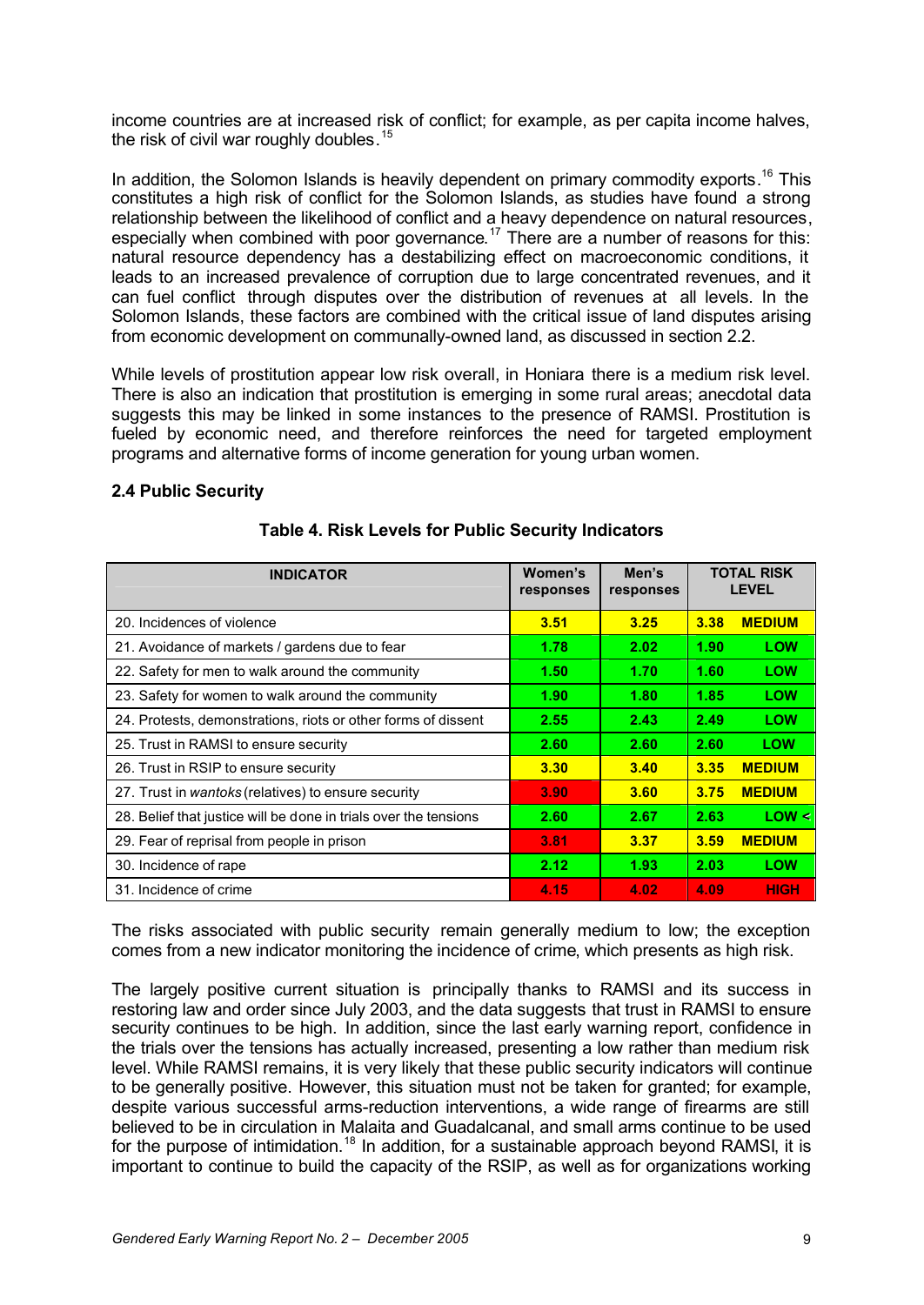for peace to consider what they can do to sustain peace in a post-RAMSI context, including an ongoing commitment to conflict resolution and reconciliation processes.

Crime appears to be an increasing problem, and the indicator data suggests that this is a high risk issue. There is a perception that crime such as house break-ins, theft and pickpocketing is rising in Honiara. In addition, a disturbing development is that in recent months an increasing number of such crimes have been violent in nature. The increasing level of crime in Honiara is an important signifier of broader dissatisfaction. Crime is directly linked to unemployment, especially among male youth, as well as labor migration into Honiara. It is also closely associated with the economic inequality issues discussed earlier. As such, addressing the issue of crime requires more than improved law enforcement and security from RSIP, and incorporates many other response options surrounding decentralized development and employment programs.

The data indicates a low level of rape. This is in contrast to other documented data which found that beyond the large extent of rape which women and girls suffered during the tensions, high numbers of rapes continued to be reported to police well after the tensions.<sup>19</sup> Data from community focus groups does however document cases of rape and attempted rape, which often go unreported. It is unclear whether the survey results indicate that cases of rape have decreased, are no longer being reported to police, or if the surveys failed to capture the real situation.

Women's fear of reprisal from individuals currently in prison continues to be a high risk indicator. This is associated with women's experiences of violence and trauma during the tensions. There is already some evidence that women are being threatened and subjected to retribution from men being released from prison over tension-related crimes. This is an issue which must be acknowledged and addressed by RSIP and RAMSI when releasing prisoners back into their communities.

#### **2.5 Social and Ethnic Relations**

| <b>INDICATOR</b>                                        | Women's<br>responses | Men's<br>responses | <b>TOTAL RISK</b><br><b>LEVEL</b> |  |
|---------------------------------------------------------|----------------------|--------------------|-----------------------------------|--|
| 32. Incidence of domestic abuse                         | 3.95                 | 3.67               | <b>HIGH</b><br>3.81               |  |
| 33. Frequency of marriage breakups                      | 3.13                 | 3.10               | <b>MEDIUM</b><br>3.12             |  |
| 34. Extent of informal negative discourse               | 4.34                 | 4.03               | <b>HIGH</b><br>4.19               |  |
| 35. Presence of IDPs as a source of tension             | 2.72                 | 2.98               | <b>MEDIUM&gt;</b><br>2.85         |  |
| 36. Aggressive or 'hyper-masculine' behavior encouraged | 3.37                 | 3.10               | <b>MEDIUM</b><br>3.24             |  |
| 37. Trust between ethnic groups                         | 3.61                 | 3.61               | <b>MEDIUM</b><br>3.61             |  |
| 38. Girls' primary school attendance                    | 2.58                 | 2.51               | 2.55<br>LOW                       |  |
| 39. Boys' primary school attendance                     | 2.35                 | 2.28               | LOW<br>2.32                       |  |

#### **Table 5. Risk Levels for Social and Ethnic Relations Indicators**

Social indicators continue to demonstrate a mixture of medium and high risk levels, and the new indicators in primary school attendance are both low risk. Of particular concern is the high level of 'informal negative discourse' – or street-level gossip – with the current state of affairs in the Solomon Islands, a phenomenon which was also significant prior to and during the tensions. This is also a gendered issue, as women are frequently regarded as being associated with gossip, especially during the tensions when women's gossip was often considered to fuel conflicts.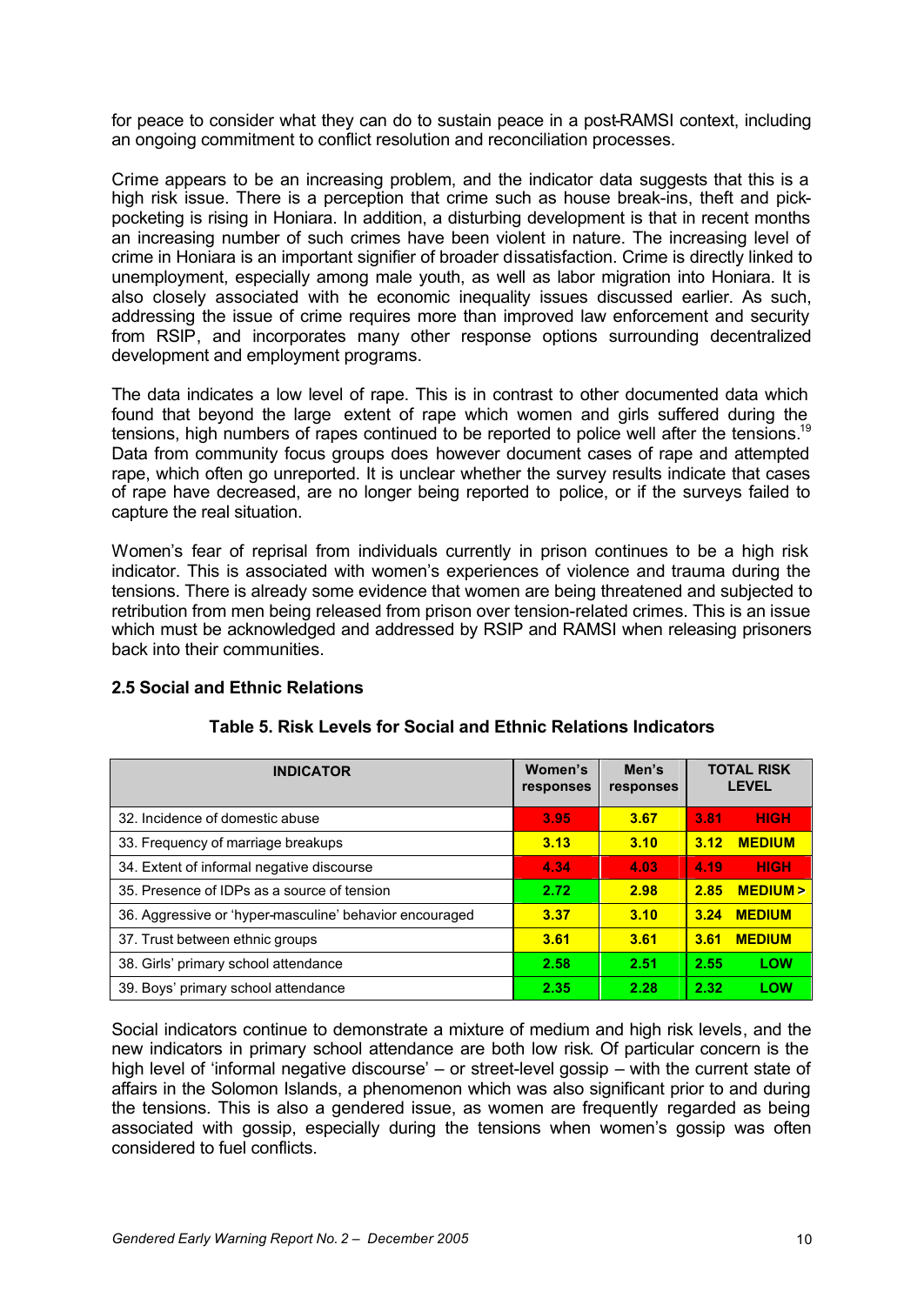Also in the high risk category is the incidence of domestic abuse. This is linked to a number of issues including alcohol consumption, economic insecurity, and the aftermath of the tensions – domestic abuse is often associated with armed conflict, and in the Solomon Islands anecdotal evidence from communities suggests that the rate climbed dramatically during the tensions.<sup>20</sup> Another factor is the cultural norms by which many people still believe husbands have the 'right' to abuse their wives. $21$  For this reason, it is important to increase education about domestic abuse through public awareness campaigns, as well as pushing for appropriate action in implementing the law through RSIP and the courts system.

The incidence of marriage break-ups emerges as a medium risk indicator. According to discussions with community members, this is associated with alcohol abuse, 'O2s' (second wives, or mistresses), and financial problems. Another related factor is the pressures associated with large numbers of extended family inside the house, which is again linked to labor migration into Honiara. The incidence of marriage break-ups also rose significantly during the tensions. Important response options include counseling for couples, as well as national level campaigns to promote contraception use and to reduce alcohol abuse.

Trust between ethnic groups is a very important indicator, and while it presents as medium risk overall, it remains a cause for concern. This lack of trust is linked to the prevalent stereotypes about different ethnic groups, as well as to strong in-group identification, especially among men. The fragmented and regional sense of identity – as opposed to a more 'unified' national sense of identity – is a significant barrier to sustainable peace in the Solomon Islands. This needs to be tackled through civic and peace education programs in school curriculums and churches – building on existing work in this area, such as UNICEF's (the United Nations Children's Fund) peace education work, and including curricula to promote national identity and positive role models for youth. Positive national identity initiatives can also be implemented through national government programs.

The presence of internally displaced persons (IDPs) as a source of tension has increased from low to medium risk of conflict, indicating that the issue should be carefully monitored. This is particularly problematic in Honiara, especially in areas such as Burns Creek and White River. The issue of displaced people is closely linked to labor migration, crime, unemployment and tensions between ethnic groups. A more decentralized approach to the provision of development opportunities would be an appropriate response, as would legislative change to include assistance to people displaced as a result of conflict (as opposed to those displaced by natural disasters).

New indicators assessing primary school attendance found a high level of attendance for both boys and girls, but with girls attending slightly less often. Reasons given by community members for girls not attending primary school include the expense of school fees, and the need to stay at home to care for siblings while mothers are working outside the house. In some places, cultural beliefs discourage girls' attendance; this can be because girls are considered 'less smart' than boys, or because when girls marry they will go and live with their in-laws, so parents feel there is 'no point' in paying for girls' education. The main reason given for boys' lack of attendance in primary school in truancy.

Finally, structural data indicates that the Solomon Islands has a distinct 'youth bulge', with 37% of the adult population (15 and over) in the 15-24 age cohort (Annex 4). This is an important issue, because youth bulges increase the risk of domestic armed conflict<sup>22</sup>; one study found that countries with a youth bulge of 40% or more were more than twice as likely to experience civil conflict.<sup>23</sup> The Solomon Islands' youth bulge is also linked to levels of unemployment and crime, as discussed earlier; according to the 1999 census, youth unemployment is as high as 61%.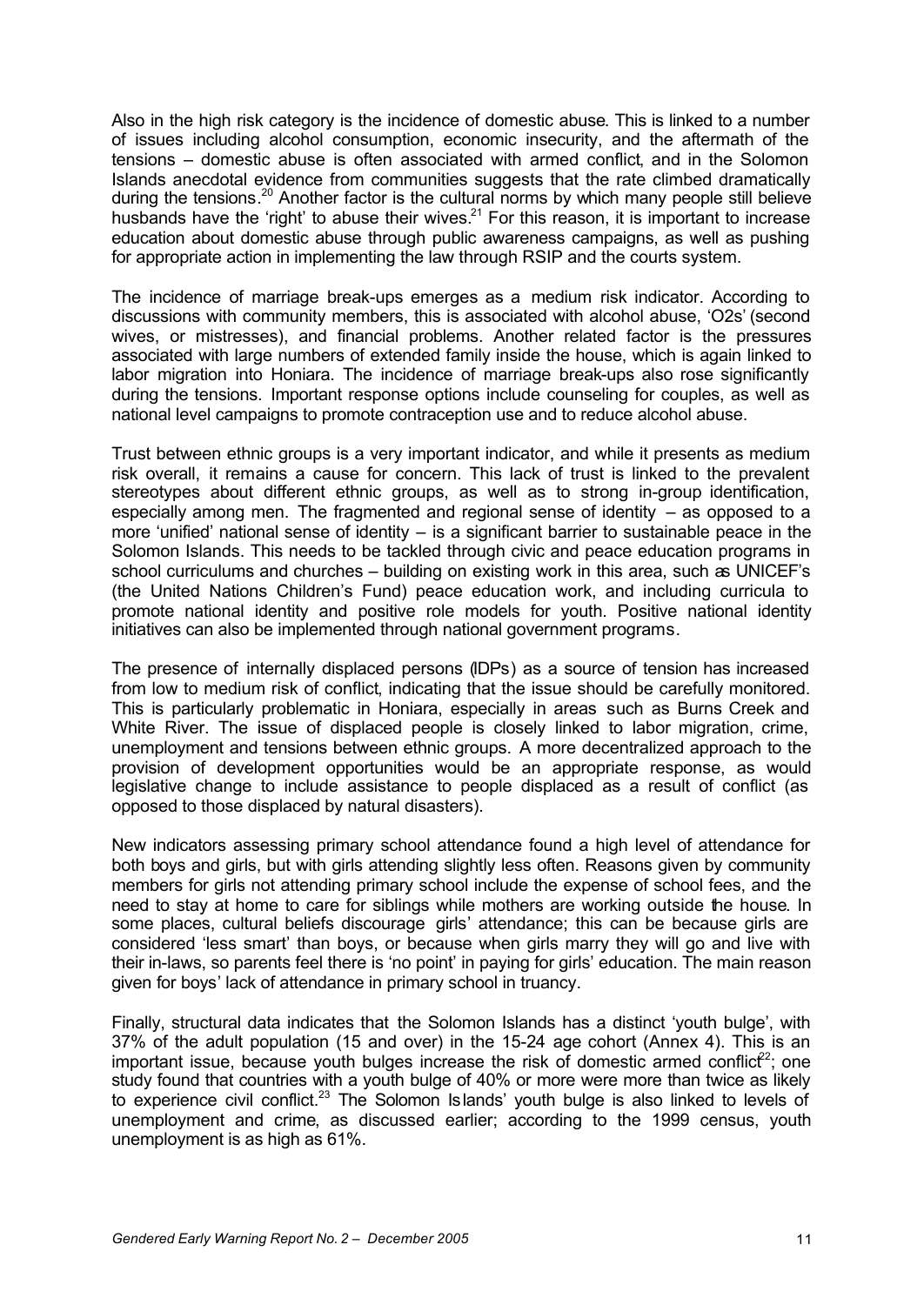#### **2.6 Peace Building**

| <b>INDICATOR</b>                                             | Women's<br>responses | Men's<br>responses | <b>TOTAL RISK</b><br><b>LEVEL</b> |
|--------------------------------------------------------------|----------------------|--------------------|-----------------------------------|
| 40. Peace building programs address the needs of men         | 2.95                 | 3.13               | <b>MEDIUM</b><br>3.04             |
| 41. Peace building programs address the needs of women       | 2.79                 | 3.16               | <b>MEDIUM</b><br>2.97             |
| 42. Involvement of women in formal peace processes           | 2.93                 | 2.72               | <b>MEDIUM</b><br>2.82             |
| 43. Community organizations involved in peace-building       | 3.10                 | 2.90               | <b>MEDIUM</b><br>3.00             |
| 44. Women's organizations involved in peace-building         | 3.30                 | 2.70               | <b>MEDIUM</b><br>3.00             |
| 45. Peace building activities initiated & run by communities | 3.40                 | 3.00               | <b>MEDIUM</b><br>3.20             |
| 46. Perception of 'ownership' of peace-building activities   | 2.81                 | 3.21               | <b>MEDIUM</b><br>3.01             |

#### **Table 6. Risk Levels for Peace Building Indicators**

The peace building indicators demonstrate a medium risk of conflict, which suggests a cautiously optimistic view of peace building in the Solomon Islands. This also suggests that there remains a lot of work to be done, thus reinforcing the mandate of those working for peace such as the NPC and the Department of National Unity, Reconciliation and Peace, as well as calling for greater coordination among these and other actors.

Peace must not be taken for granted. Solomon Islanders identify many challenges to peace building. For example, men are often caught in the 'compensation' notion of peace (the majority of claims for compensation as a result  $d$  the tensions were by men). At the community level, people may not yet understand what activities contribute to peace building, and there is a continued need to consider more closely the needs of men, women and youth. Other critiques of current peace building practice claim that efforts are still piecemeal, unsustainable and overly focused on external timeframes.

The survey data suggests that Solomon Islanders believe that women's involvement in formal peace processes falls in the moderate category, with men perceiving it as a low risk issue. This is a surprising finding, given that women's formal participation has been extremely limited. This may concern a lack of awareness of the issues, combined with misperceptions based on the presence of a few highly visible women. In fact, women need to be supported and represented at all levels in their work for peace, including in community organizations, NGOs and within national government.

Both women's and men's needs are met through peace building programs to a moderate degree. In community discussions, women were generally more positive about such programs than men, listing activities such as Women for Peace initiatives, workshops, church groups, fundraising, sports events and music as all contributing to women's needs. It was also mentioned that male and female youths benefited from peace building only when they were involved in organized groups, and that marginalized youths were therefore excluded.

### **2.7 Media Scan**

A total of 1681 articles on peace and conflict issues were analyzed between the  $15<sup>th</sup>$  of June and the 25<sup>th</sup> of November 2005, all from the Solomon Star newspaper. There were slightly more articles concerning peace than concerning conflict. Of the articles concerning conflict, the most common topics were unrest and political and legal issues (both 36%), followed by crime (24%). Of the items about peace, peace building activities was the most frequent topic (53%), followed by political and legal issues (39%) and community development (32%).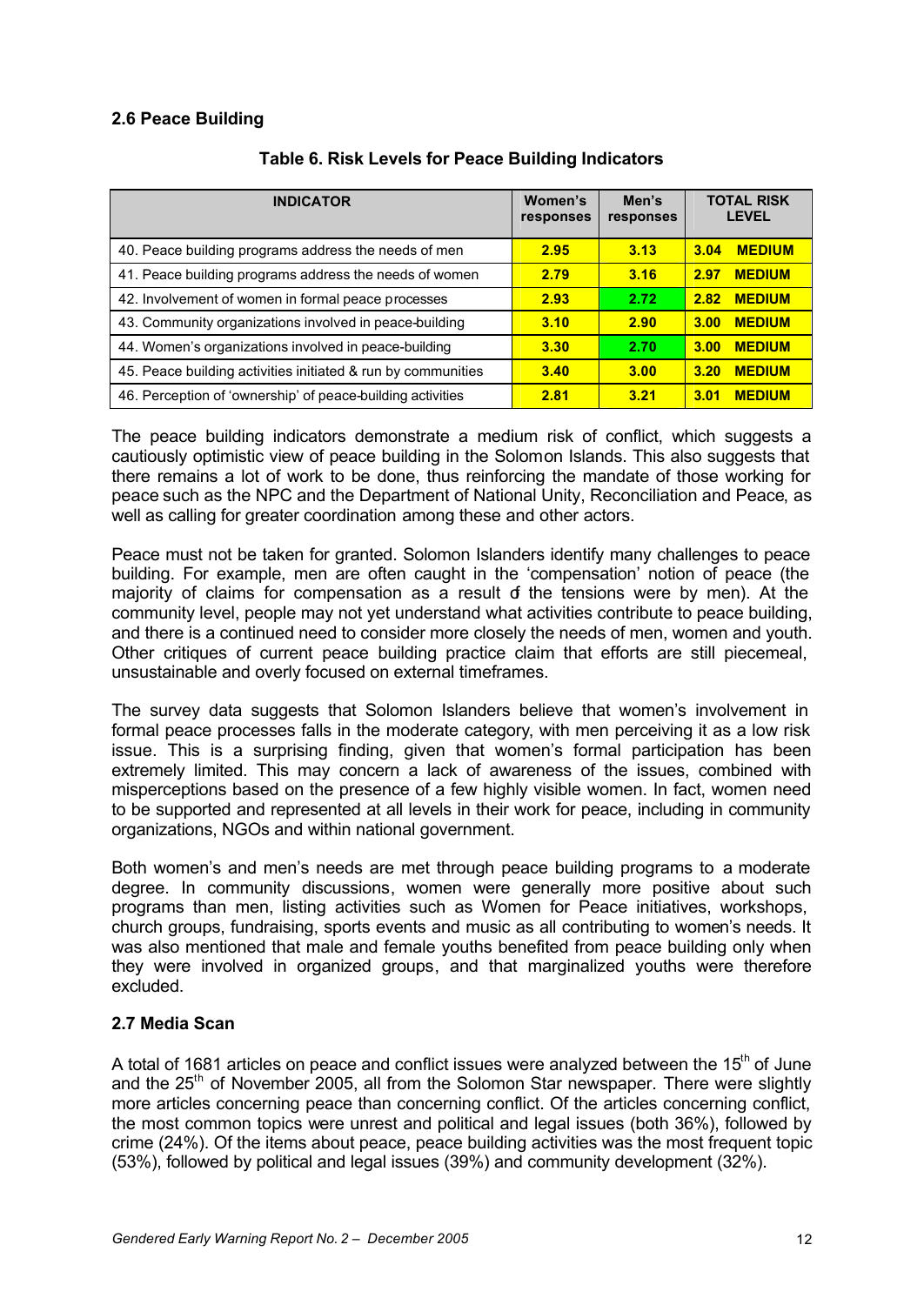The media scan demonstrates a strong bias against the representation of women in the Solomon Star. Only 8% of articles about peace and / or conflict had a focus on women. Of those articles which did focus on women, 57% portrayed a positive image of the women involved, and 19% portrayed a negative image. These proportions are similar to those where the focus was on men, although men were portrayed in a negative light slightly more often.

In this sense, in the Solomon Islands media discourse around peace and conflict, women are not portrayed *differently* from men, but they are portrayed far *less* than men, reflecting the general tendency towards gender inequality described earlier. The Solomon Star provides generally good coverage of women's events and issues, even if these are a very small proportion of overall articles. This suggests a need to encourage and provide training for women's organizations to submit more press releases, to ensure that women's activities receive a higher profile in the media. This should be coupled with actions to enable those working in the media to better understand gender issues and the way they represent men and women. $24$ 

# **3. Conclusion**

The early warning data reflects a number of high risk issues currently at play in the Solomon Islands. Among these, the following issues stand out as of particular concern: corruption, women's lack of participation in government processes, economic inequality, land disputes, the incidence of crime – especially violent crime – and the extent of negative gossip. Each of these issues is interlinked in complex ways, both with each other, and with broader factors such as the general tendency towards low economic development, high levels of gender inequality, and the increasing youth bulge. Together, these indicate a moderate potential risk of renewed armed conflict, and their interrelated nature demands a broad and integrated approach to peaceful solutions.

There are of course many positive elements to the current situation in the Solomon Islands. For example, public security indicators generally present a low risk of conflict at present, and indicators in the category of peace building are also positive. A key opportunity which links with these two positive elements of public security and peace building is that of the upcoming election in 2006. The election provides the potential for addressing and re-dressing some of the risk factors identified above, especially in the areas of governance and economics, as well as increasing women's participation in formal government processes.

This situation of a moderate risk of conflict combined with important opportunities for peace building calls for both men and women in government, donor agencies, NGOs and communities to work seriously towards appropriate responses in a timely manner. A starting point for such a process to prevent conflict and strengthen peace building is provided in the extensive list of response options included below.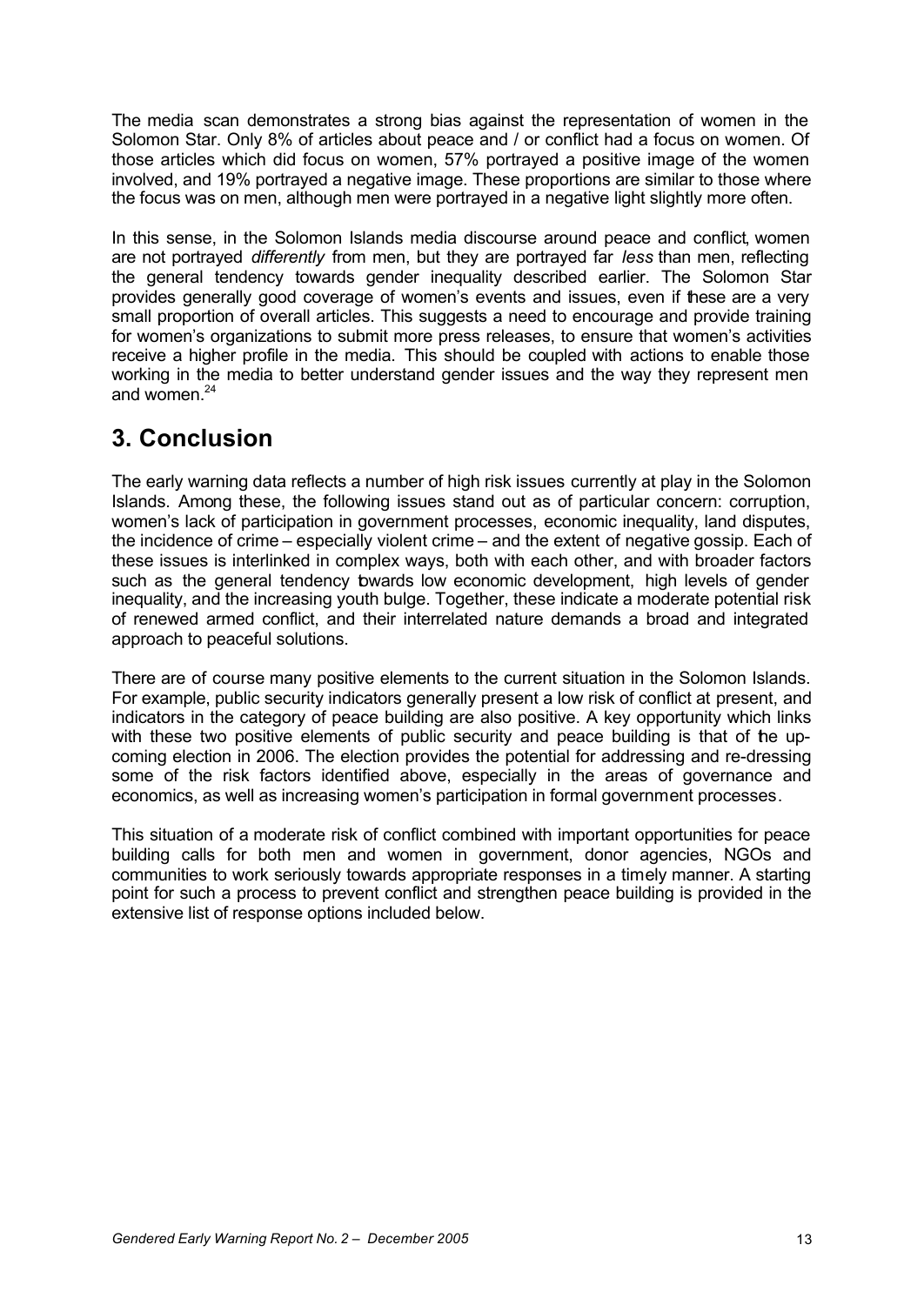# **Annex 1. Indicators, Conflict Risk Levels and Response Options Matrix**

| <b>INDICATOR</b>                                        | <b>RISK LEVEL</b>     | <b>RESPONSE OPTIONS</b>                                                                                                                                                                                                        |                                                                                                                                                                                                                  |
|---------------------------------------------------------|-----------------------|--------------------------------------------------------------------------------------------------------------------------------------------------------------------------------------------------------------------------------|------------------------------------------------------------------------------------------------------------------------------------------------------------------------------------------------------------------|
|                                                         |                       | <b>COMMUNITY LEVEL</b>                                                                                                                                                                                                         | <b>NATIONAL LEVEL</b>                                                                                                                                                                                            |
| <b>Governance and Political Institutions</b>            |                       |                                                                                                                                                                                                                                |                                                                                                                                                                                                                  |
| 1. Satisfaction with provision of government services   | <b>HIGH</b><br>3.82   | • Hold SIG accountable & provide feedback on<br>status provision of services                                                                                                                                                   | • Publicize reform programs & structure of service<br>delivery, incl. provincial govt.                                                                                                                           |
| 2. Ability to participate in government decision-making | <b>HIGH</b><br>4.07   | • Invite government to visit communities to<br>provide awareness of their roles & to inform<br>them of community concerns<br>• Elect good leaders with leadership qualities<br>• Elect women to govt decision-making positions | • Provide training in good governance<br>• Recognize & respond to community level views &<br>concerns<br>• Support women to be more involved in government<br>decision-making roles                              |
| 3. Corruption in government                             | <b>HIGH</b><br>4.40   | • Define & educate on corruption at all levels of<br>leadership, e.g. household, community,<br>provincial, national<br>• Quality leadership awareness raising                                                                  | • Support good governance at all levels<br>• Clear regulations & legislation on corruption<br>• Support anti-corruption institutions to fulfill their<br>functions<br>• Support a Truth & Reconciliation process |
| 4. Women's participation in government processes        | <b>HIGH</b><br>3.82   | • Gender awareness raising<br>• Awareness of CEDAW & human rights                                                                                                                                                              | • Build institutional capacity to mainstream gender<br>across all sectors of SIG & civil society<br>• SIG to implement CEDAW                                                                                     |
| 5. Influence of men in making community decisions       | LOW<br>2.15           | • Support good leadership training for men in<br>community organizations                                                                                                                                                       | • Development of leadership training for local men                                                                                                                                                               |
| 6. Influence of women in making community decisions     | <b>MEDIUM</b><br>3.50 | • Support community women's groups, e.g.<br>leadership training, cohesive relationships<br>• Elect women representatives in politics                                                                                           | • Funding to support women's groups at the<br>community level<br>• Development of leadership training for local women                                                                                            |
| 7. Use of traditional forms of conflict resolution      | <b>MEDIUM</b><br>3.20 | • Implement structures for chiefs' roles &<br>responsibilities<br>• Involve whole community; church, chiefs,<br>leaders, men, women                                                                                            | • SIG to recognize kastom & culture<br>• Funding for awareness about kastom & culture                                                                                                                            |
| 8. Trust between political groups                       | <b>HIGH</b><br>3.83   | • Raise awareness of party politics<br>• Civic Education                                                                                                                                                                       | • Support political awareness raising, e.g. Voters'<br>Rights & Civic Education                                                                                                                                  |
| <b>Land and Natural Resources</b>                       |                       |                                                                                                                                                                                                                                |                                                                                                                                                                                                                  |
| 9. Frequency of disputes concerning land                | <b>HIGH</b><br>4.20   | • Establish committees for land management, with<br>female representatives<br>• Ensure proper recording of land ownership<br>• Introduce family trees                                                                          | SIG to promote legislation & implementation of on<br>Land Registration & record land ownership<br>• Improve local court hearings<br>• SIG management in natural resource development                             |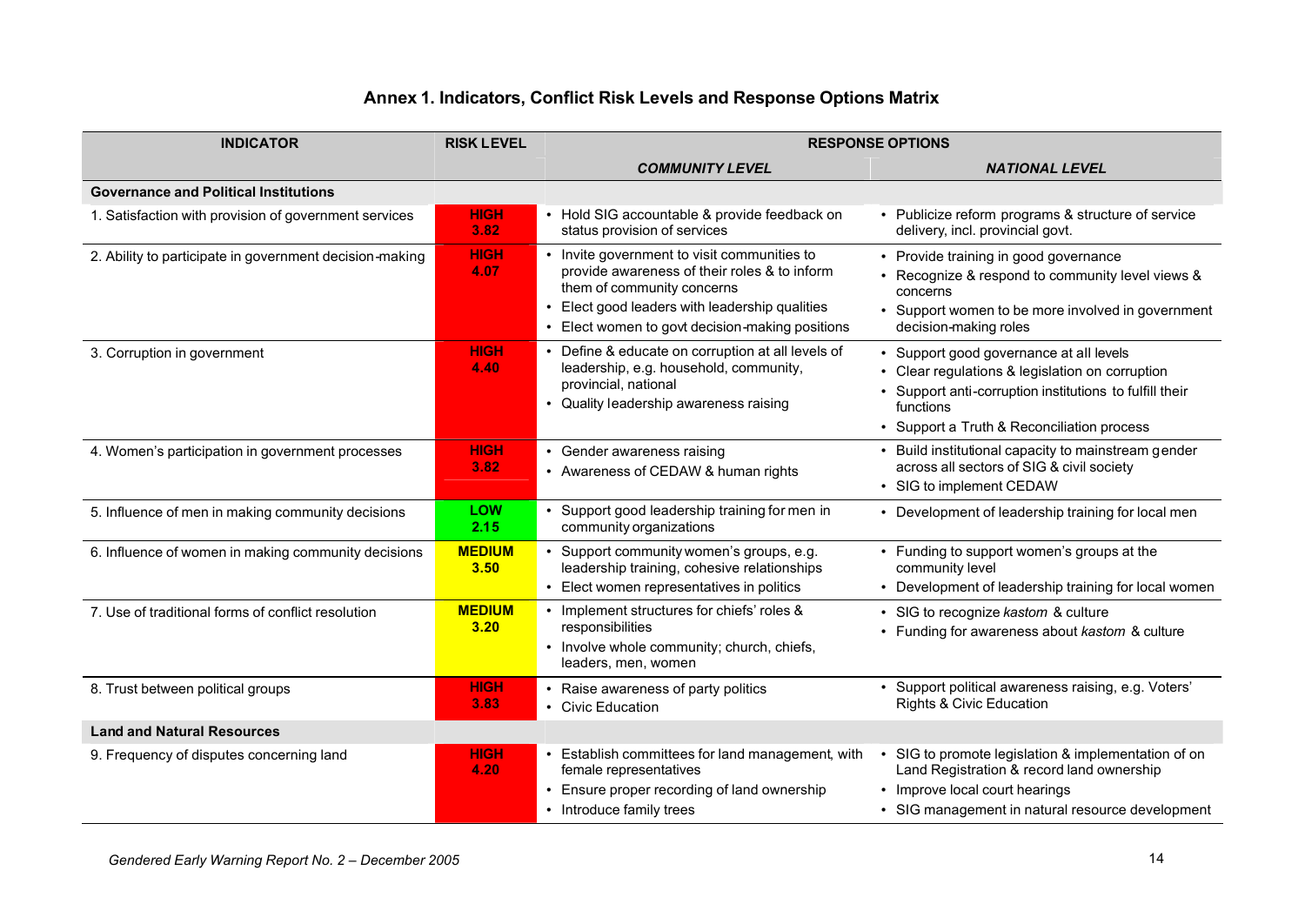| <b>INDICATOR</b>                                               | <b>RISK LEVEL</b>     |                                                                                                                                                                                 | <b>RESPONSE OPTIONS</b>                                                                                                                                                                     |
|----------------------------------------------------------------|-----------------------|---------------------------------------------------------------------------------------------------------------------------------------------------------------------------------|---------------------------------------------------------------------------------------------------------------------------------------------------------------------------------------------|
|                                                                |                       | <b>COMMUNITY LEVEL</b>                                                                                                                                                          | <b>NATIONAL LEVEL</b>                                                                                                                                                                       |
| 10. Fear that one's land may be taken over                     | <b>MEDIUM</b><br>3.36 | • Develop & implement land recording &<br>registration procedures<br>• Establish land committees to handle land issues                                                          | • SIG to produce clear polices & raise awareness on<br>land issues that support community interests<br>• Provide land survey specialists<br>• SIG to respect traditional land ownership     |
| 11. Men involved in community resolution of land<br>disputes   | <b>MEDIUM</b><br>3.15 | • Involve neutral people with appropriate<br>understanding in solving land disputes                                                                                             | • Radio programs for awareness about land                                                                                                                                                   |
| 12. Women involved in community resolution of land<br>disputes | <b>HIGH</b><br>4.30   | • Include women in tribal committees<br>• Form 'women's resource owners' associations'<br>in matrilineal societies                                                              | • SIG to promote policy & legislation on women's<br>traditional rights to land ownership<br>• Radio programs for awareness about land                                                       |
| <b>Economics</b>                                               |                       |                                                                                                                                                                                 |                                                                                                                                                                                             |
| 13. Economic inequality within the population                  | <b>HIGH</b><br>3.85   | • Increase & share local knowledge about how to<br>develop local resources sustainably                                                                                          | • Promote greater equality of distribution of<br>economic activities across provinces                                                                                                       |
| 14. Ability of families to meet their basic food needs         | <b>LOW</b><br>2.55    | • Support subsistence farmers and supsup<br>gardens<br>• Practice family planning<br>• Utilize alternative forms of income generation                                           | • Support to rehabilitate communities<br>• SIG to promote family planning<br>• SIG to promote & fund sustainable agriculture<br>projects & land development training                        |
| 15. Male unemployment                                          | <b>MEDIUM</b><br>3.50 | • Parents encourage youth to continue school<br>• Use land & sea resources as self-employment<br>• Appropriate skills training                                                  | • Employment programs, esp. for young men<br>• Increase vocational training centers, especially in<br>rural areas                                                                           |
| 16. Female unemployment                                        | <b>MEDIUM</b><br>3.45 | • Parents encourage youth to continue school<br>• Appropriate skills training                                                                                                   | • Provide women with skills training & employment<br>programs<br>• SIG to consider deregulation to encourage informal<br>sector activities                                                  |
| 17. Labor migration among men                                  | <b>MEDIUM</b><br>3.23 | • Identify community strengths & needs for local<br>employment<br>• Encourage self employment through farming &<br>small businesses<br>• Allow land & resources for development | • Provide employment opportunities, services &<br>market outlets in provincial and rural areas<br>• Develop additional vocational & rural training<br>centers<br>• Provide business courses |
| 18. Labor migration among women                                | <b>MEDIUM</b><br>2.82 | • Encourage girls to continue in education and<br>train in specific skills<br>• Initiate a training center for women<br>• Support women in small businesses                     | • Fund & support women's organizations<br>• Ensure employment & training programs target<br>women as well as men                                                                            |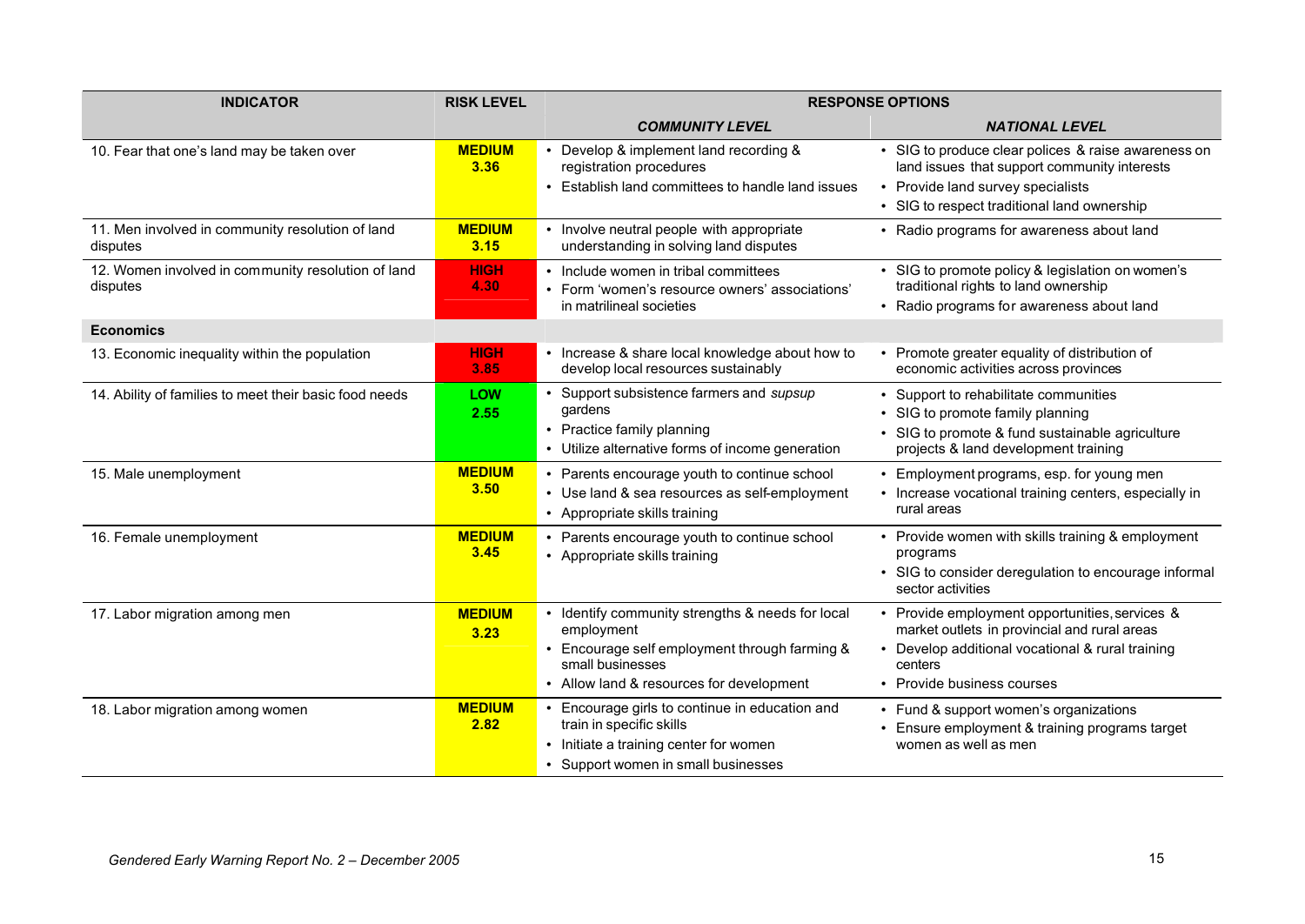| <b>INDICATOR</b>                                                 | <b>RISK LEVEL</b>     | <b>RESPONSE OPTIONS</b>                                                                                                                                                                                           |                                                                                                                                                                                         |
|------------------------------------------------------------------|-----------------------|-------------------------------------------------------------------------------------------------------------------------------------------------------------------------------------------------------------------|-----------------------------------------------------------------------------------------------------------------------------------------------------------------------------------------|
|                                                                  |                       | <b>COMMUNITY LEVEL</b>                                                                                                                                                                                            | <b>NATIONAL LEVEL</b>                                                                                                                                                                   |
| 19. Level of female prostitution                                 | <b>LOW</b><br>2.56    | • Families educate young men & women to<br>respect themselves, custom & traditional values<br>• Promote youth community activities<br>Encourage alternate forms of income generation<br>for girls and young women | • Provide employment programs for female sex<br>workers<br>• Health workers to providesex workers with<br>information on HIV/AIDS & other STIs<br>• Training centers for youth & adults |
| <b>Public Security</b>                                           |                       |                                                                                                                                                                                                                   |                                                                                                                                                                                         |
| 20. Incidences of violence                                       | <b>MEDIUM</b><br>3.38 | • Community Policing, involving men, women &<br>youth<br>• Neighborhood Watch programs<br>• Community regulations on drugs & liquor                                                                               | • Control of number of liquor licenses & outlets<br>• Justice system - police, courts - to control<br>violence & impose penalties                                                       |
| 21. Avoidance of markets / gardens due to fear                   | <b>LOW</b><br>1.90    | • Enhance Community Policing<br>• Educate people to respect each other<br>• Reduce consumption of kwaso                                                                                                           | • Provide support to Community Policing<br>• Reduce number of liquor outlets<br>• Provide regular mobile police patrols                                                                 |
| 22. Safety for men to walk around the community                  | <b>LOW</b><br>1.60    | • Community members to take precautions &<br>respect others<br>• Establish &/or strengthen community policing                                                                                                     | • Increase no. of public phones & street lights<br>• Police to work with provincial wards to<br>establish more police posts                                                             |
| 23. Safety for women to walk around the community                | <b>LOW</b><br>1.85    | • Community members to take precautions &<br>respect others<br>• Establish &/or strengthen community policing<br>• Community committees to counsel women on<br>safe practices                                     | • Increase no. of public phones & street lights<br>• Training for police on gender issues                                                                                               |
| 24. Protests, demonstrations, riots or other forms of<br>dissent | LOW<br>2.49           | • Awareness activities on rights & responsibilities                                                                                                                                                               | • SIG to address the grievances & concerns of<br>civil society                                                                                                                          |
| 25. Trust in RAMSI to ensure security                            | LOW<br>2.60           | • Women & men to respect RAMSI<br>• Develop better relationship between RAMSI &<br>community                                                                                                                      | • RAMSI to post representatives in more<br>communities<br>• RAMSI to understand & respect local culture<br>before operating in the community<br>• RAMSI to ensure professional behavior |
| 26. Trust in RSIP to ensure security                             | <b>MEDIUM</b><br>3.35 | • Encourage community policing                                                                                                                                                                                    | • Address corruption within RSIP<br>• Balance number of police officers from each<br>province<br>• Avoid posting wantoks to own communities                                             |
| 27. Trust in wantoks (relatives) to ensure security              | <b>MEDIUM</b><br>3.75 | Community members trained in security<br>procedures & issues                                                                                                                                                      | • Awareness programs about community-based<br>security                                                                                                                                  |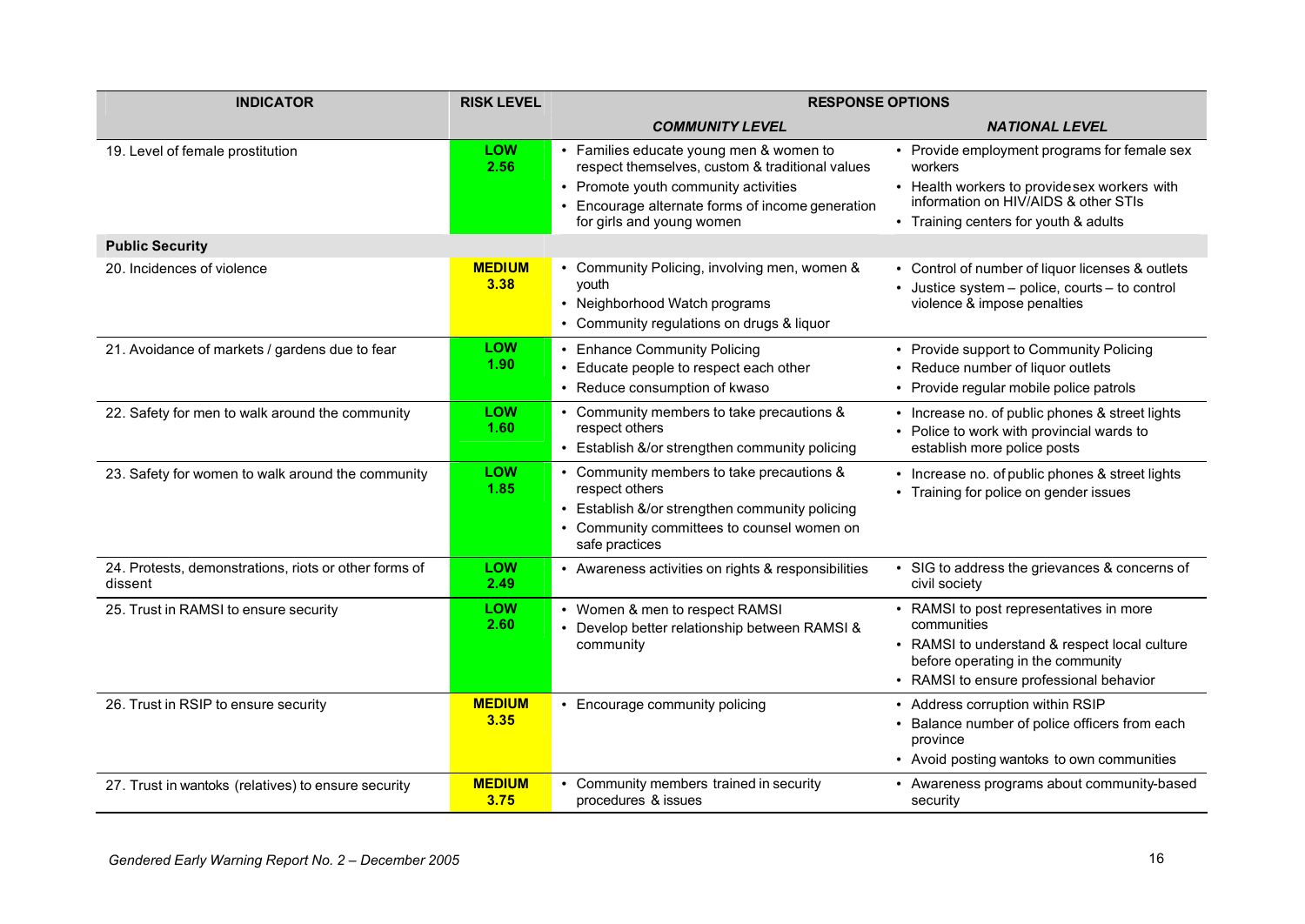| <b>INDICATOR</b>                                                    | <b>RISK LEVEL</b>     | <b>RESPONSE OPTIONS</b>                                                                                                                                                      |                                                                                                                                                                                     |
|---------------------------------------------------------------------|-----------------------|------------------------------------------------------------------------------------------------------------------------------------------------------------------------------|-------------------------------------------------------------------------------------------------------------------------------------------------------------------------------------|
|                                                                     |                       | <b>COMMUNITY LEVEL</b>                                                                                                                                                       | <b>NATIONAL LEVEL</b>                                                                                                                                                               |
| 28. Belief that justice will be done in trials over the<br>tensions | <b>LOW 2.63</b>       | • Cooperate with PPF/RAMSI/RSIP<br>• Recognize the positive changes since July 2003                                                                                          | • RAMSI & RSIP to highlight achievements<br>• Ensure transparency in justice process                                                                                                |
| 29. Fear of reprisal from people in prison                          | <b>MEDIUM</b><br>3.59 | • Accept and help ex-prisoners, including<br>reconciliation, counseling, inclusion in<br>community activities<br>• Enhance Community Policing                                | • Provide information about prisoners & the<br>continuation of law and order<br>• Security assistance (RAMSI & RSIP)<br>• Support small income generation projects for<br>prisoners |
| 30. Incidence of rape                                               | <b>LOW</b><br>2.03    | • Awareness-raising to overcome taboos on<br>discussing rape                                                                                                                 | • Ensure laws are implemented & perpetrators<br>are charged & prosecuted appropriately                                                                                              |
| 31. Incidence of crime<br><b>Social and Ethnic Relations</b>        | <b>HIGH</b><br>4.09   | • Establish community committees to control<br>crime<br>Chiefs, church leaders & parents to teach<br>community about respect, values & integrity                             | • Consider introduction of neighborhood watch<br>• Improve policing procedures<br>• SIG to decentralize development opportunities<br>outside of Honiara                             |
| 32. Incidence of domestic abuse                                     | <b>HIGH</b>           | • Awareness-raising to overcome taboos on                                                                                                                                    | • Push for Domestic Violence Policy to be                                                                                                                                           |
|                                                                     | 3.81                  | discussing domestic abuse<br>• Provide counseling                                                                                                                            | adopted & implemented (DHA)<br>• Support to service providers working on<br>domestic abuse (NGOs, Churches, etc.)                                                                   |
| 33. Frequency of marriage breakups                                  | <b>MEDIUM</b><br>3.12 | • Pre-marriage counseling for couples<br>• Discourage early marriages of very young or<br>immature couples<br>• Discourage drug & alcohol consumption                        | • Reduce number of liquor outlets<br>• Churches to provide spiritual training &<br>counseling on marriage<br>• Awareness & availability of contraception                            |
| 34. Extent of informal negative discourse (gossip)                  | <b>HIGH</b><br>4.19   | • Implement Civic Education, e.g. rights &<br>responsibilities of MPs, SIG & civil society                                                                                   | • SIG to implement policies & provide services<br>fairly to all people<br>• Ensure honest & accountable people in<br>strategic positions in SIG                                     |
| 35. Presence of IDPs as a source of tension                         | <b>MEDIUM</b><br>2.85 | • Register IDPs, identify needs & place of origin<br>• Establish community committee to work on IDP<br>issues & orient new arrivals about the<br>community & how it operates | • Provide income generating projects targeting<br><b>IDPs</b><br>• SIG to decentralize development opportunities<br>to encourage IDPs' return                                       |
| 36. Aggressive or 'hyper-masculine' behavior<br>encouraged          | <b>MEDIUM</b><br>3.24 | • Encourage positive & respectful models of<br>masculinity & femininity within family /community                                                                             | • Media to be sensitive to gender issues<br>Support to 'men's programs'<br>$\bullet$                                                                                                |
| 37. Trust between ethnic groups                                     | <b>MEDIUM</b><br>3.61 | • Promote respect for inter-marriage<br>• Promote unity programs in schools, churches,<br>youth groups, e.g. flag raising & national anthem                                  | • SIG to support programs on ethnic harmony<br>• All school intakes to allow all ethnic groups, &<br>to include civic education in the curriculum                                   |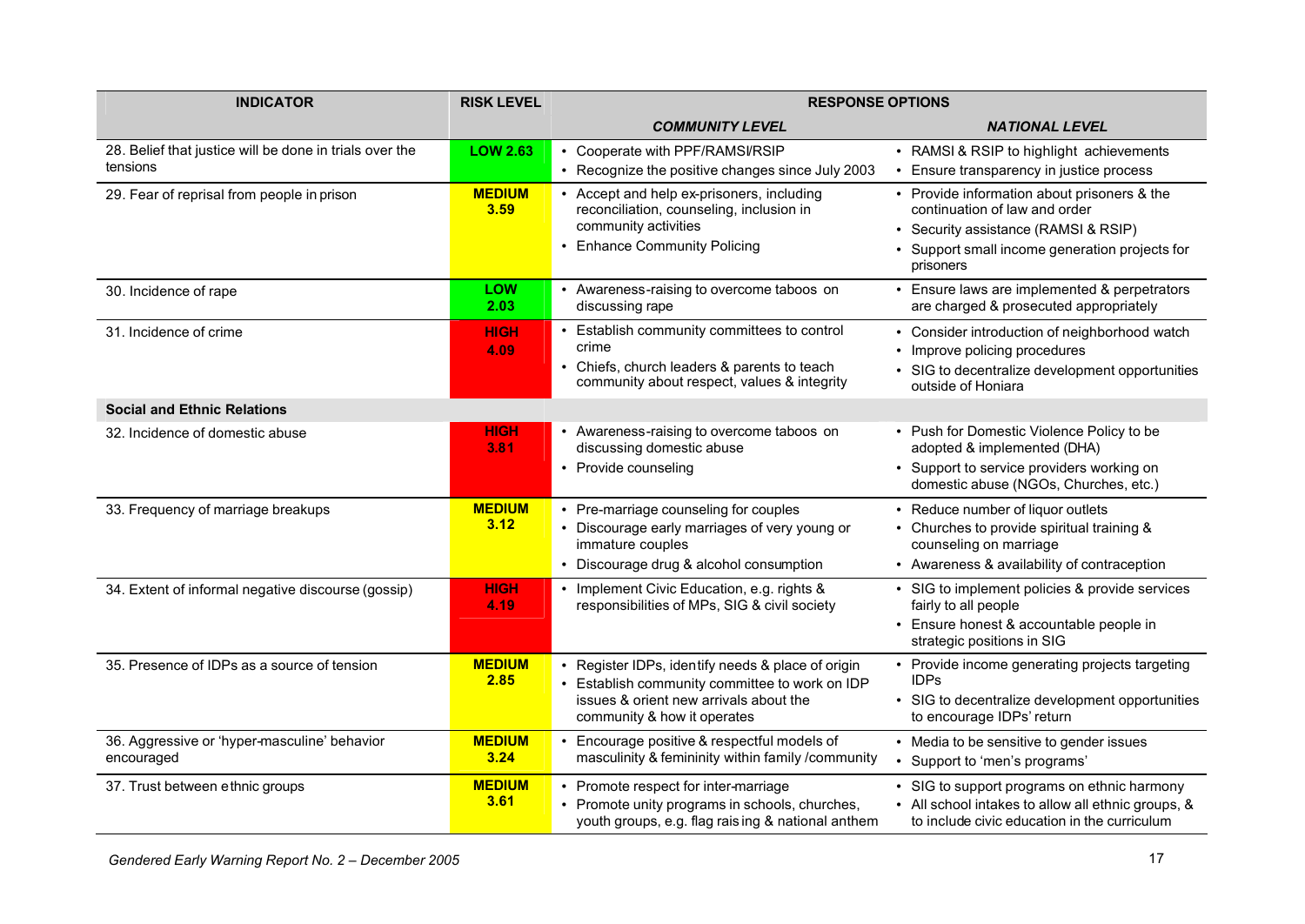| <b>INDICATOR</b>                                                | <b>RISK LEVEL</b>     | <b>RESPONSE OPTIONS</b>                                                                                                                                                                                 |                                                                                                                                                                                                          |  |
|-----------------------------------------------------------------|-----------------------|---------------------------------------------------------------------------------------------------------------------------------------------------------------------------------------------------------|----------------------------------------------------------------------------------------------------------------------------------------------------------------------------------------------------------|--|
|                                                                 |                       | <b>COMMUNITY LEVEL</b>                                                                                                                                                                                  | <b>NATIONAL LEVEL</b>                                                                                                                                                                                    |  |
| 38. Girls' primary school attendance                            | LOW<br>2.55           | • Parents to value education and send all girls and<br>boys to primary school                                                                                                                           | Provide incentives and refresher training for<br>$\bullet$<br>teachers                                                                                                                                   |  |
|                                                                 |                       | • Awareness in communities concerning girls'<br>right and need to attend school                                                                                                                         | • Make primary education compulsory                                                                                                                                                                      |  |
| 39. Boys' primary school attendance                             | LOW<br>2.32           | • Parents to value education and send all girls and<br>boys to primary school                                                                                                                           | Provide incentives and refresher training for<br>$\bullet$<br>teachers                                                                                                                                   |  |
|                                                                 |                       |                                                                                                                                                                                                         | • Make primary education compulsory                                                                                                                                                                      |  |
| <b>Peace Building</b>                                           |                       |                                                                                                                                                                                                         |                                                                                                                                                                                                          |  |
| 40. Peace building programs address the needs of<br>men         | <b>MEDIUM</b><br>3.04 | • Identify & communicate needs for peace building<br>• Promote community-driven peace programs<br>involving men, women & youth                                                                          | Establish linkages between peace building<br>programs & economic empowerment progs<br>• Conduct gender-sensitive needs analyses                                                                          |  |
| 41. Peace building programs address the needs of<br>women       | <b>MEDIUM</b><br>2.97 | • Identify & communicate women's needs for<br>peace building<br>• Promote community-driven peace programs<br>involving men, women & youth<br>• Support strengths of women as peace-builders             | • Establish linkages between peace building<br>programs & economic empowerment<br>programs<br>Conduct gender-sensitive needs assessments<br>& analyses                                                   |  |
| 42. Involvement of women in formal peace processes              | <b>MEDIUM</b><br>2.82 | • Encourage inclusive peace programs<br>• Support & promote women working for peace at<br>the family & community level                                                                                  | • Identify a pool of women peace workers for<br>representation in SIG, NGOs, etc<br>• SIG to uphold international agreements, e.g.<br><b>UNSC Resolution 1325</b>                                        |  |
| 43. Community organizations involved in peace-<br>building      | <b>MEDIUM</b><br>3.00 | • Create database on groups working for peace<br>Groups to coordinate with each & plan together<br>$\bullet$<br>• Counseling & drop-in centers for youths                                               | • Provide funding & capacity building for<br>community-based peace organizations<br>• Distribute projects through provinces                                                                              |  |
| 44. Women's organizations involved in peace-building            | <b>MEDIUM</b><br>3.00 | • Include more women in community committees<br>• End discrimination against women groups                                                                                                               | • Provide capacity building for women groups<br>• Financial support to women's groups                                                                                                                    |  |
| 45. Peace building activities initiated & run by<br>communities | <b>MEDIUM</b><br>3.20 | • Communities develop own goals for peace<br>• Church leaders & chiefs to prom ote peace<br>activities in the community<br>• Women's organizations to encourage & include<br>the participation of men   | • SIG distribute Solomon Islands flags to all<br>schools<br>• Peace education curriculum in schools                                                                                                      |  |
| 46. Perception of 'ownership' of peace-building<br>activities   | <b>MEDIUM</b><br>3.01 | • Form a committee to encourage community<br>groups to organize peace building activities<br>• Encourage women, youth, chiefs and community<br>leaders to plan & implement peace building<br>activities | • Train community leaders on how to plan and<br>implement peace building activities<br>• SIG, NGOs & donors to consult with<br>communities & act on their needs when<br>planning peace-building programs |  |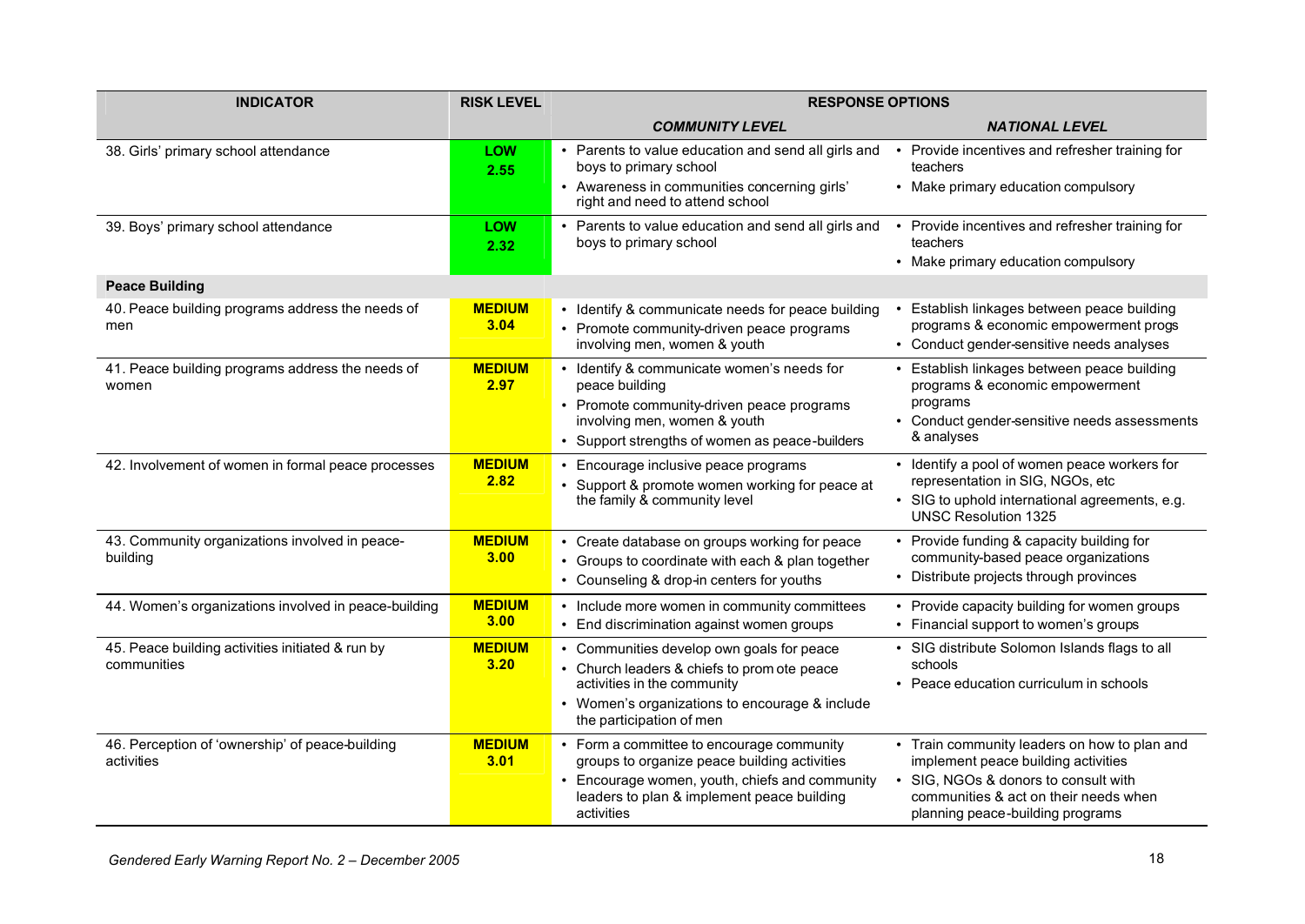### **Annex 2. Community Profiles**

| <b>Characteristic</b> | <b>Borderline</b>                                      | <b>White River</b>                                                         | Malu'u                                      | Avuavu                        | <b>Noro</b>                                                          |
|-----------------------|--------------------------------------------------------|----------------------------------------------------------------------------|---------------------------------------------|-------------------------------|----------------------------------------------------------------------|
| Rural / Urban         | Urban capital<br>squatter<br>settlement                | Urban capital<br>squatter<br>settlement                                    | Rural village                               | Rural village                 | Urban provincial<br>town                                             |
| <b>Ethnic Profile</b> | Mixed; majority<br>Malaitan                            | Mixed; majority<br>Tikopean,<br>Renell/Bellona.<br>Malaitan.<br>Gilbertese | Malaitan                                    | Guadalcanal                   | Mixed; majority<br>Western                                           |
| Church                | Anglican & SSEC;<br>also Pentecostal.<br>AOG, COC, SDA | Anglican, SSEC,<br>New Apostolic.<br><b>SDA</b>                            | SSEC; also<br>Baptist, Jehovah's<br>Witness | Catholic: also<br><b>SSEC</b> | United Church:<br>also SSEC, SDA,<br>Catholic. COC.<br>CFC, Anglican |
| Population*           | 3.973                                                  | 8,025                                                                      | 3,804                                       | 1.781                         | 2,502                                                                |
| <b>Province</b>       | Honiara                                                | Honiara                                                                    | Malaita                                     | Guadalcanal                   | Western                                                              |

\*Borderline and White River figures calculated by Statistics Office using data from the 1999 Population and Housing Census; Malu'u, Avuavu and Noro figures from Population and Housing Census (1999).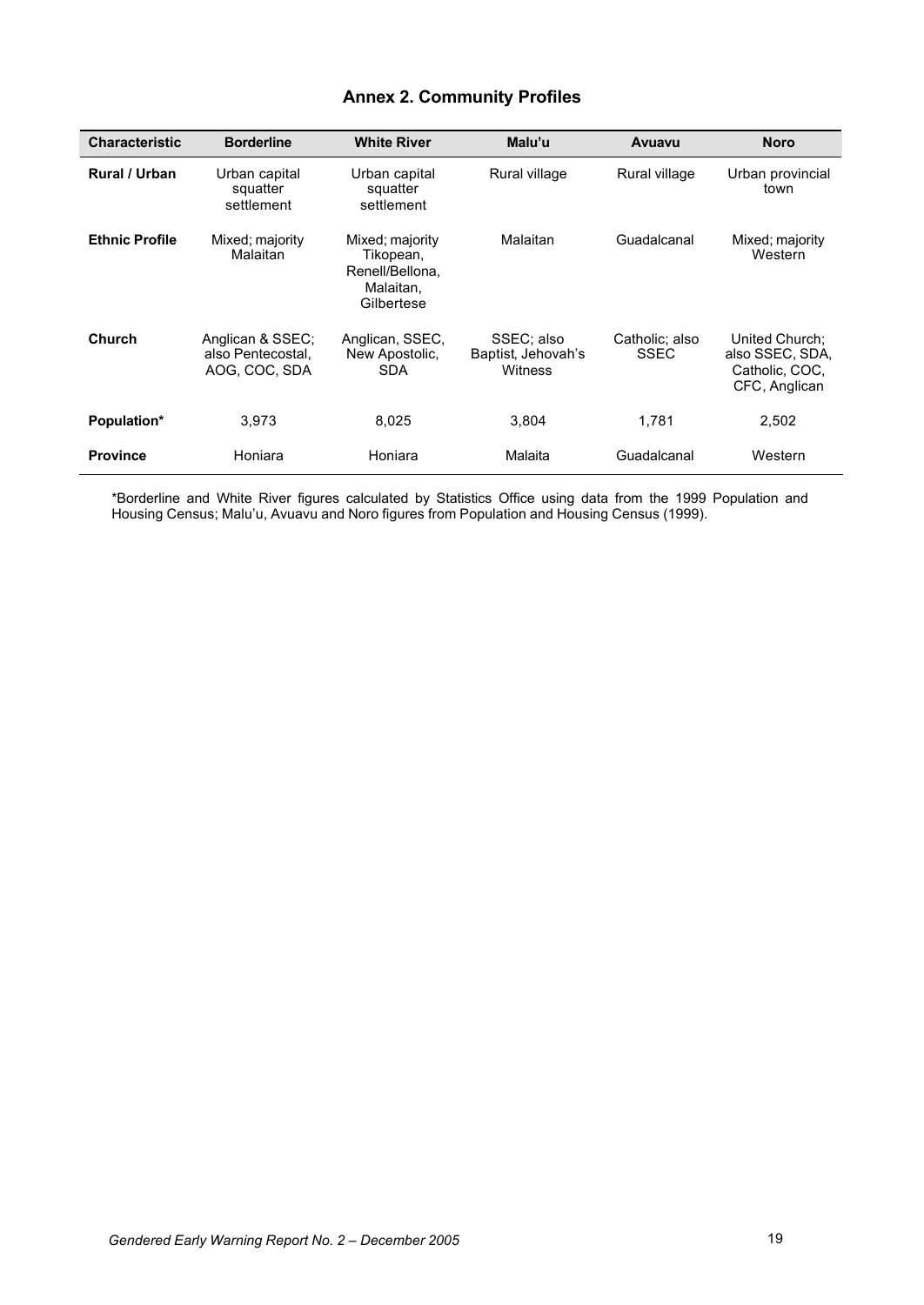#### **Annex 3. Data Sources**

| <b>Data Source</b>              | <b>Type</b>       | <b>Number</b> | <b>Sex</b><br><b>Distribution</b> | <b>Comments</b>                                                        |
|---------------------------------|-------------------|---------------|-----------------------------------|------------------------------------------------------------------------|
| <b>Self-Monitoring Template</b> | Survey            | 20            | 50% male                          | 4 people from each community<br>were trained as monitors of peace      |
|                                 |                   |               | 50% female                        | and conflict                                                           |
| <b>Community Survey</b>         | Survey            | 100           | 50% male                          | Conducted<br>in<br>each<br>Ωf<br>the                                   |
|                                 |                   |               | 50% female                        | communities, with 50% youth and<br>50% adult respondents               |
| <b>National Survey</b>          | Survey            | 100           | 50% male                          | 'Informed specialists' from NGOs                                       |
|                                 |                   |               | 50% female                        | & other national & international<br>organizations                      |
| <b>Structural Data Set</b>      | <b>Statistics</b> |               |                                   | Based on available national level<br>statistics                        |
| Media Scan                      | Scan              | 697 articles  |                                   | Star<br>Solomon<br>newspaper<br>İS<br>for articles on peace<br>scanned |
|                                 |                   |               |                                   | and/or conflict on a daily basis                                       |
| <b>Community Meetings</b>       | Focus             | 8             | 50% male                          | Separate meetings with men and<br>held<br>in<br>each<br>women<br>are   |
|                                 | Group             |               | 50% female                        | community                                                              |

### **Round One: April – July 2005**

### **Round Two: August – December 2005**

| Data Source                     | <b>Type</b>       | <b>Number</b>    | <b>Sex</b><br><b>Distribution</b> | <b>Comments</b>                                                                                            |
|---------------------------------|-------------------|------------------|-----------------------------------|------------------------------------------------------------------------------------------------------------|
| <b>Self-Monitoring Template</b> | Survey            | 20               | 50% male<br>50% female            | people from each community<br>were trained as monitors of peace<br>and conflict                            |
| <b>Community Survey</b>         | Survey            | 200              | 50% male<br>50% female            | Conducted<br>οf<br>in<br>each<br>the<br>communities, with 50% youth and<br>50% adult respondents           |
| <b>National Survey</b>          | Survey            | 200              | 50% male<br>50% female            | 'Informed specialists' from NGOs<br>& other national & international<br>organizations                      |
| <b>Structural Data Set</b>      | <b>Statistics</b> |                  |                                   | Based on available national level<br>statistics                                                            |
| Media Scan                      | Scan              | 1681<br>articles |                                   | Star<br>Solomon<br>newspaper<br>is<br>for articles on peace<br>scanned<br>and/or conflict on a daily basis |
| <b>Community Meetings</b>       | Focus<br>Group    | 9                | 50% male<br>50% female            | Separate meetings with men and<br>held<br>in<br>each<br>women<br>are<br>community                          |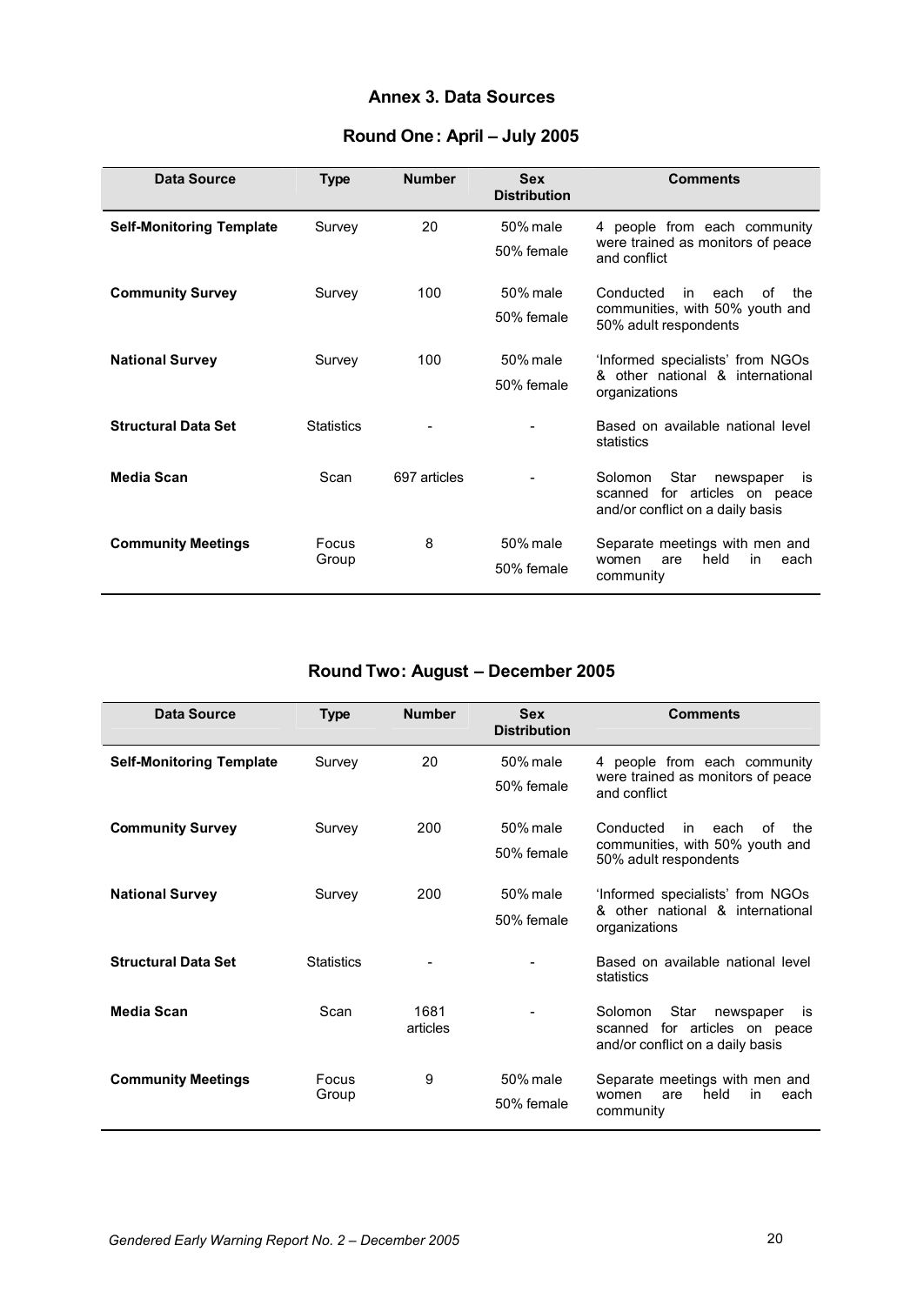| Category                            | Indicator                                                     | <b>Score</b>       |
|-------------------------------------|---------------------------------------------------------------|--------------------|
| <b>Economics</b>                    |                                                               |                    |
|                                     | GDP per capita $(US$)^{a}$                                    | 553 (2005)         |
|                                     | External debt (gross, SI\$ millions) $^b$                     | 851.7 (2000)       |
|                                     | Human Development Index (rank) (HDI) <sup>a</sup>             | 128 of 177 (2005)  |
|                                     | Primary export industries (% of GDP) $^b$                     | 70% (up to 1996)   |
|                                     | Unemployment rate: male <sup>c</sup>                          | 7.1% (1999)        |
|                                     | Unemployment rate: female <sup>c</sup>                        | 12.5% (1999)       |
|                                     | Males in paid employment (% working age males) $c$            | 31%(1999)          |
|                                     | Females in paid employment (% working age females) $c$        | 15% (1999)         |
|                                     | Estimated earned income (PPP US\$): male <sup>a</sup>         | 2,107 (2005)       |
|                                     | Estimated earned income (PPP US\$): female <sup>a</sup>       | 1,391 (2005)       |
| <b>Health &amp; Demographics</b>    |                                                               |                    |
|                                     | Fertility rate (births per woman) <sup>a</sup>                | 4.3 (2005)         |
|                                     | Maternal mortality (per 100,000 live births) $^d$             | 184 (2004)         |
|                                     | Infant mortality: male (per 1,000 live births) $c$            | 67 (1999)          |
|                                     | Infant mortality: female (per 1,000 live births) $c$          | 65 (1999)          |
|                                     | Life expectancy at birth: male <sup>a</sup>                   | 60.6 years (2005)  |
|                                     | Life expectancy at birth: female <sup>a</sup>                 | 61.6 years (2005)  |
|                                     | Youth (14-24 year olds as % of adult population) <sup>e</sup> | 37% (2005)         |
| <b>Education</b>                    |                                                               |                    |
|                                     | Adult literacy rate: male c                                   | 83.7% (1999)       |
|                                     | Adult literacy rate: female c                                 | 69% (1999)         |
|                                     | Primary enrolment ratio: male c                               | 78.2% (1999)       |
|                                     | Primary enrolment ratio: female c                             | 74.6% (1999)       |
|                                     | Secondary enrollment ratio: male <sup>c</sup>                 | 33.6% (1999)       |
|                                     | Secondary enrollment ratio: female <sup>c</sup>               | 24.8% (1999)       |
| <b>Gender Empowerment</b>           |                                                               |                    |
|                                     | Gender Empowerment Measure (GEM) <sup>b</sup>                 | 0.593(1999)        |
|                                     | Women with seats in national parliament                       | 0% (2005)          |
|                                     | Female suffrage (year)                                        | 1974               |
|                                     | Signatory to CEDAW                                            | Yes                |
| <b>Civil &amp; Political Rights</b> |                                                               |                    |
|                                     | Freedom rating $f$                                            | Partly free (2005) |
|                                     | Political rights rating $f$                                   | 3/7(2005)          |
|                                     | Civil rights rating $f$                                       | 3/7 (2005)         |

### **Annex 4. Structural Data Set**

a) UNDP Human Development Report;<sup>25</sup> b) Solomon Islands Human Development Report, using 1999 data;<sup>26</sup> c) Population and Housing Census,  $27$  d) Ministry of Health,  $28$  e) Population Division, United Nations,  $29$  f) Freedom House. $30$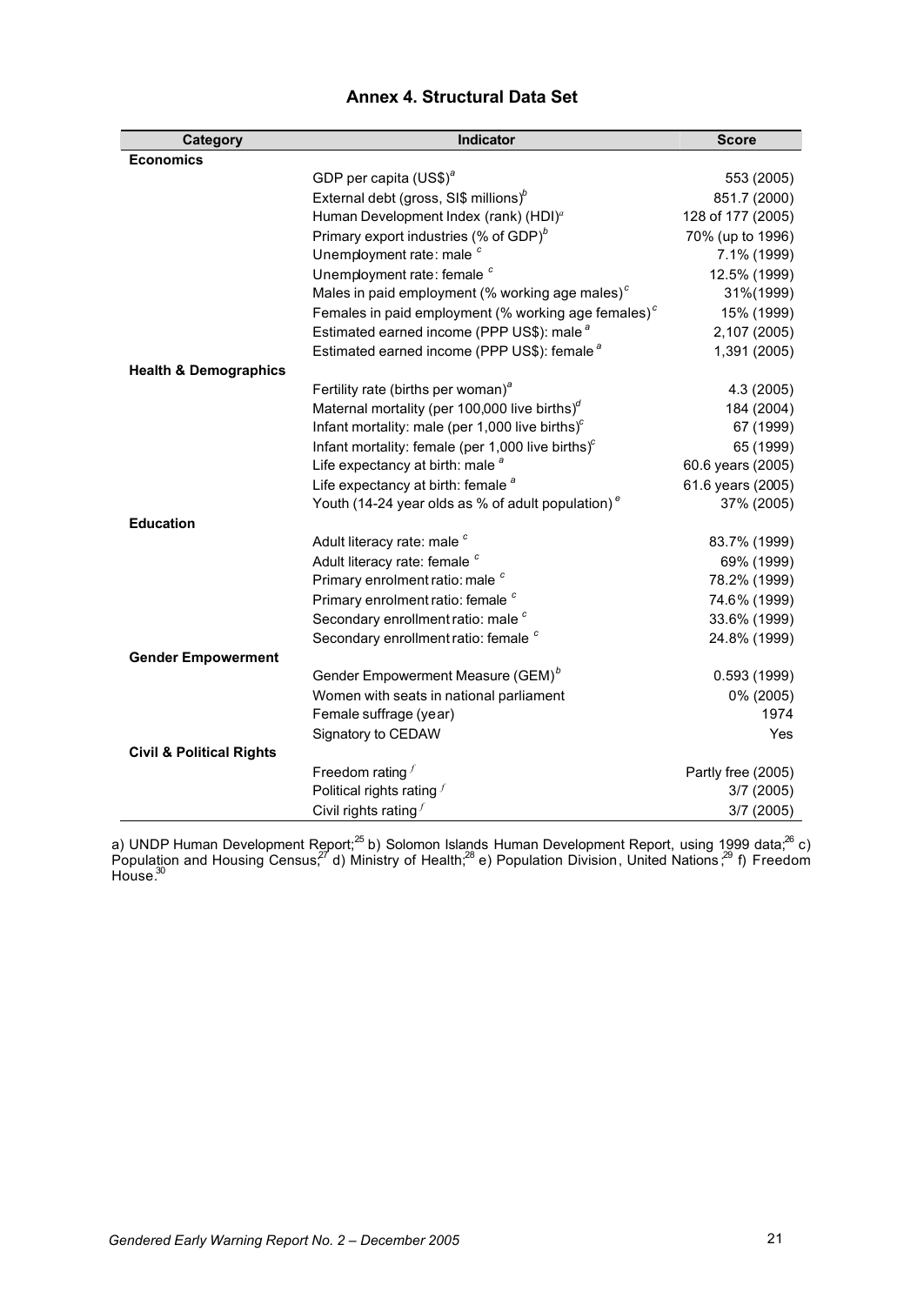# **Acronyms**

| <b>UNSC</b><br><b>United Nations Security Council</b> | AOG<br><b>CEDAW</b><br>CFC<br>COC<br>DHA<br>GDP<br>GLF<br>IDP<br>IFM<br>LDC<br>MEF<br><b>MOL</b><br>МP<br><b>MSM</b><br>NGO<br>NPC<br>SDA<br>SICA<br><b>SIDT</b><br>SIG<br>SSEC<br>PPF<br><b>RAMSI</b><br><b>RSIP</b><br>TPA<br>UNDP<br><b>UNICEF</b><br><b>UNIFEM</b> | Assembly of God<br>Convention on the Elimination of All forms of Discrimination Against Women<br>Christian Fellowship Church<br><b>Church of Christ</b><br>Department for Home Affairs<br><b>Gross Domestic Product</b><br><b>Guadalcanal Liberation Front</b><br>Internally Displaced Person<br>Isatabu Freedom Movement<br><b>Least Developed Country</b><br>Malaita Eagle Force<br>Ministry of Agriculture and Lands<br>Member of Parliament<br>Malaita Separatist Movement<br>Non-Governmental Organization<br><b>National Peace Council</b><br>Seventh Day Adventist<br>Solomon Islands Christian Association<br>Solomon Islands Development Trust<br>Solomon Islands Government<br>South Sea Evangelical Church<br><b>Participating Police Force</b><br>Regional Assistance Mission to Solomon Islands<br>Royal Solomon Islands Police<br><b>Townsville Peace Agreement</b><br>United Nations Development Program<br>United Nations Children's Fund |
|-------------------------------------------------------|------------------------------------------------------------------------------------------------------------------------------------------------------------------------------------------------------------------------------------------------------------------------|-----------------------------------------------------------------------------------------------------------------------------------------------------------------------------------------------------------------------------------------------------------------------------------------------------------------------------------------------------------------------------------------------------------------------------------------------------------------------------------------------------------------------------------------------------------------------------------------------------------------------------------------------------------------------------------------------------------------------------------------------------------------------------------------------------------------------------------------------------------------------------------------------------------------------------------------------------------|
|                                                       |                                                                                                                                                                                                                                                                        | United Nations Development Fund for Women                                                                                                                                                                                                                                                                                                                                                                                                                                                                                                                                                                                                                                                                                                                                                                                                                                                                                                                 |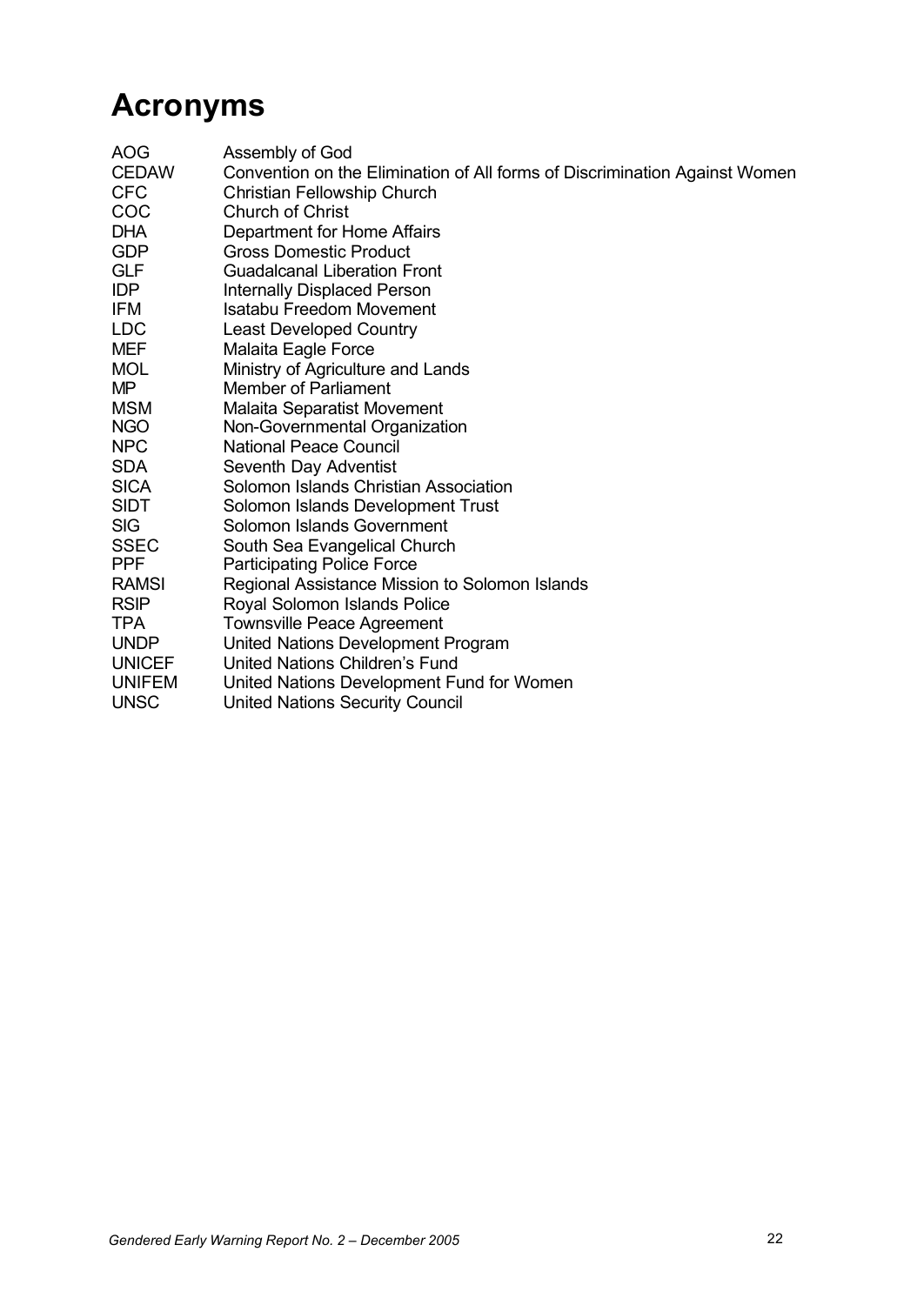# **Notes**

j

- <sup>1</sup> UNIFEM (2005) *Monitoring Peace and Conflict in the Solomon Islands: Gendered Early Warning Report No.1*, UNIFEM Report, Honiara. Available from UNIFEM Honiara office, or at: www.womenwarpeace.org/solomon\_islands/docs/Gendered\_Early\_Warning\_Report\_\_1.pdf
- 2 For detailed accounts of the tensions and their causes, see two recent publications: Fraenkel, J. (2004) *The Manipulation of Custom: From Uprising to Intervention in the Solomon Islands*, Wellington: Victoria University Press; Moore, C. (2004) *Happy Isles in Crisis: The Historical Causes for a Failing State in Solomon Islands, 1998-2004*, Canberra: Asia Pacific Press.
- 3 R. Muggah (2004) 'Diagnosing Demand: Assessing the Motivations and Means for Firearms Acquisition in the Solomon Islands and PNG', Discussion Paper 2004/7, Canberra: The Australian National University. 'Internally displaced persons ' is the standard international terminology, although in the Solomon Islands the term 'displaced people' is also often used.
- 4 For more information on women's and men's roles and experiences during and after the tensions, see A. Moser (2005) 'Peace and Conflict Gender Analysis: Community Level Data from the Solomon Islands', UNIFEM report, Honiara. Available from UNIFEM Honiara office, or at: www.womenwarpeace.org/solomon\_islands/docs/PCGA\_Solomons.pdf
- 5 Early warning indicators are generally divided into three types: *structural indicators* of background preconditions; *proximate indicators* of emerging situational trends; and *intervening factors* which decrease or increase the likelihood of conflict. Structural data in the form of statistics are generally limited and out-of-date in the Solomon Islands. Given this and the project's emphasis on community interaction, UNIFEM is best positioned to focus its analysis on proximate and intervening indicators.
- $6$  While some conflict early warning frameworks aggregate their indicators into composite scores, this is analytically problematic. It assumes that such indicators are comparable, and relies on judgments as to their relative weight (for example, 'economic inequality is twice as important as political corruption'), or equally problematically assumes that all indicators are equal (see Foweraker, J. and R. Krznaric (2000) 'Measuring Liberal Democratic Performance: an Empirical and Conceptual Critique', *Political Studies* 48: 759-787). For these reasons, in this report indicators scores are not aggregated.
- 7 Le Billion, P. (2003) 'Overcoming Corruption in the Wake of Conflict', in Transparency International, *Global Corruption Report 2005*, London: Pluto Press.
- 8 Fraenkel, J. (2004) *The Manipulation of Custom: From Uprising to Intervention in the Solomon Islands*, Wellington: Victoria University Press.
- 9 P. Roughan (2004) *National Integrity Systems. Transparency International Country Study Report: Solomon Islands 2004*. Blackburn: Transparency International Australia and Asia Pacific School of Economics and Governance.
- $10$  Solomon Islands Development Trust (2005) 'Solomon Islands Report Card No. 7', Solomon Islands Development Trust, Solomon Islands, July 2005.
- $11$  For example, a 5% decrease in the proportion of women in parliament renders a state nearly five times more likely to resolve international disputes using military violence. The same study found that states with high fertility rates, which indicate a low social status for women, are also more likely to use force in international disputes, as are states with a low percentage of women in the labor force. Caprioli, M. (2000) 'Gendered Conflict', *Journal of Peace Research* 37(1): 52-68.
- <sup>12</sup> UNDP (2005) *Human Development Report 2005: International Cooperation at a Crossroads Aid, Trade and Security in and Unequal World,* New York: UNDP; World Bank (2005) *World Development Report 2006: Equity and Development*, New York: Oxford University Press and the World Bank; Stewart, F. (2002) 'Horizontal Inequalities: A Neglected Dimension of Development', CRISE Working Paper No. 1, Queen Elizabeth House, University of Oxford.
- $13$  Solomon Islands Government (2005) 'National Economic Recovery, Reform and Development Plan: Implementation Report', Department of National Planning and Aid Coordination, October 2005.
- <sup>14</sup> National Peace Council (2005) 'Weathercoast (Tasi Mauri) Tok Stori Statement', Kuma, Solomon Islands, September 2005.
- <sup>15</sup> Collier, P. (2003) 'Development and Peace', *Global Future,* First Quarter 2003.
- $16$  Up until to 1996, approximately 70 percent of GDP was provided by primary exporting industries, a trend that continues to the present.